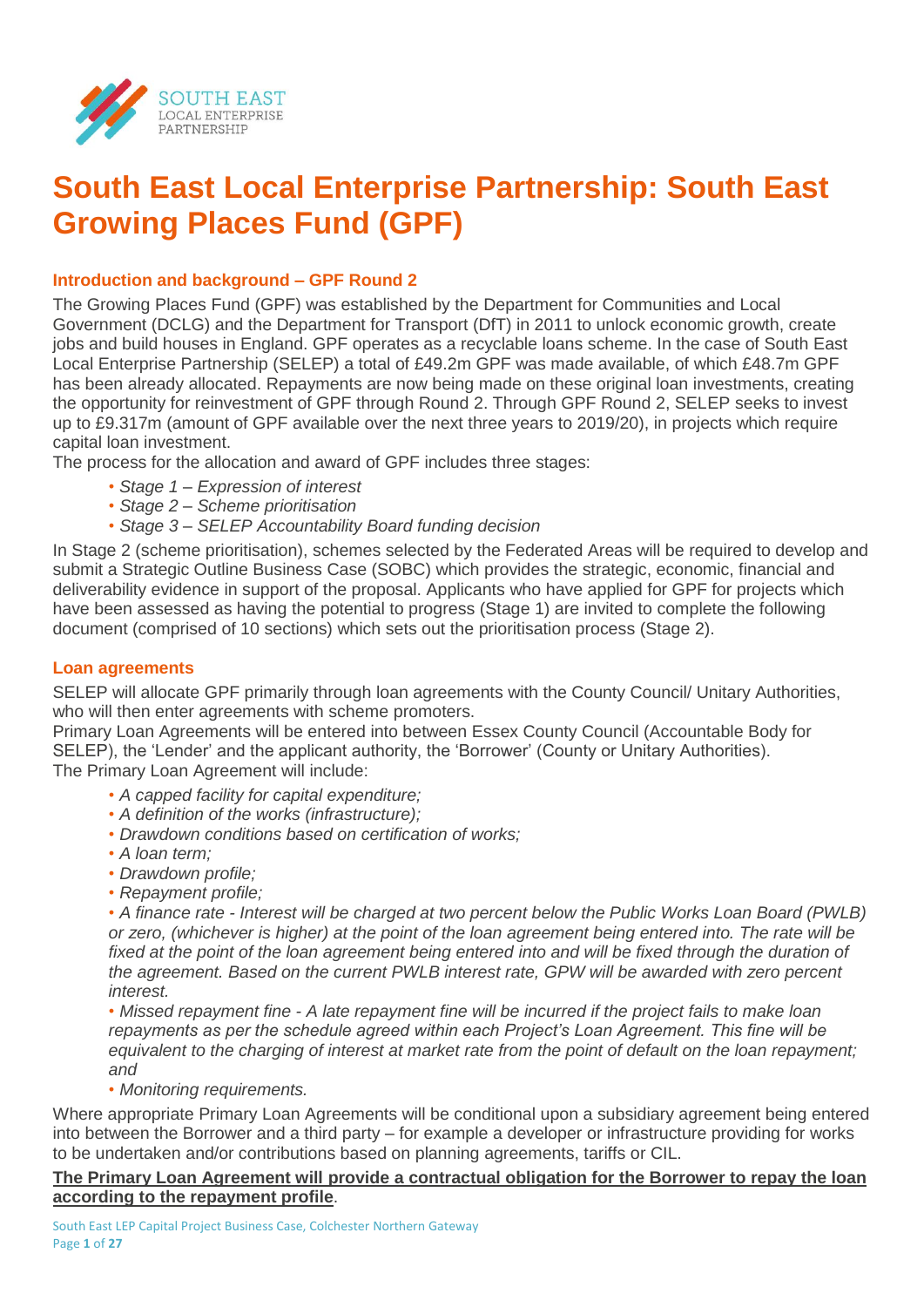

## **Growing Places Fund (GPF) Business Case Template**

#### **1. Scheme summary**

Scheme promoter: **Colchester Borough Council**

Project Name: **Colchester Northern Gateway** 

Federated Board Area: Essex

Lead County Council/Unitary Authority: **Essex** 

Development Location: Cuckoo Farm, Junction 28, A12, Colchester

#### Project Description:

*[Please provide a brief description of the overall proposed scheme; max. 0.5 pages.]*

The proposed scheme forms part of the overall Colchester Northern Gateway (CNG) Vision which is to create a high quality, highly sustainable housing, employment, and leisure destination at one of the primary gateways to the town centre and this has been reflected by the areas designation in the draft Local Plan as a primary economic and growth area. The Gateway's importance is reflected in the Essex Economic Growth Strategy that identifies Colchester Northern Gateway as a location for growth which benefits from excellent access direct onto the A12. It is rapidly emerging as a significant employment zone for new, high-value jobs, housing and leisure amenities, providing major benefits to the growing population of Colchester, Essex and East of England economies. As primary landowner in the Northern Gateway the Council is seeking to bring forward 9ha of residential land, over 5 ha of B1 use, and some 30ha for leisure, public realm and community.

The Northern Gateway proposed scheme includes;

- A relocation of the existing Colchester Rugby club site to land north of the A12 which will unlock residential land for up to 560 homes including 260 xxx and up to 100 bed Nursing home providing in total around 35% affordable units
- On site infrastructure improvements facilitating the development of the Sports and Leisure Hub on the A12 north land which includes the relocated Rugby club facility.
- Associated onsite and offsite highway improvements, in particular at Junction 28 to facilitate cycle and pedestrian access and improve connectivity between the residential and employment land to the south of the A12 and the sports facility to the north
- Delivery of the new homes which can act as a catalyst to the remaining employment land adjacent which together with the proposed heat network and ultrafast connectivity (funded separately) can enhance the marketability of the whole Gateway.

To enable the delivery of a total of 560 homes which includes an *xxx* 'village' and a potential Nursing Home the project is dependent on the relocation of sports uses, in particular the successful Colchester Rugby Club, from the Mill Road site, south of the A12, to a new mixed use sports facility situated to the north of the A12.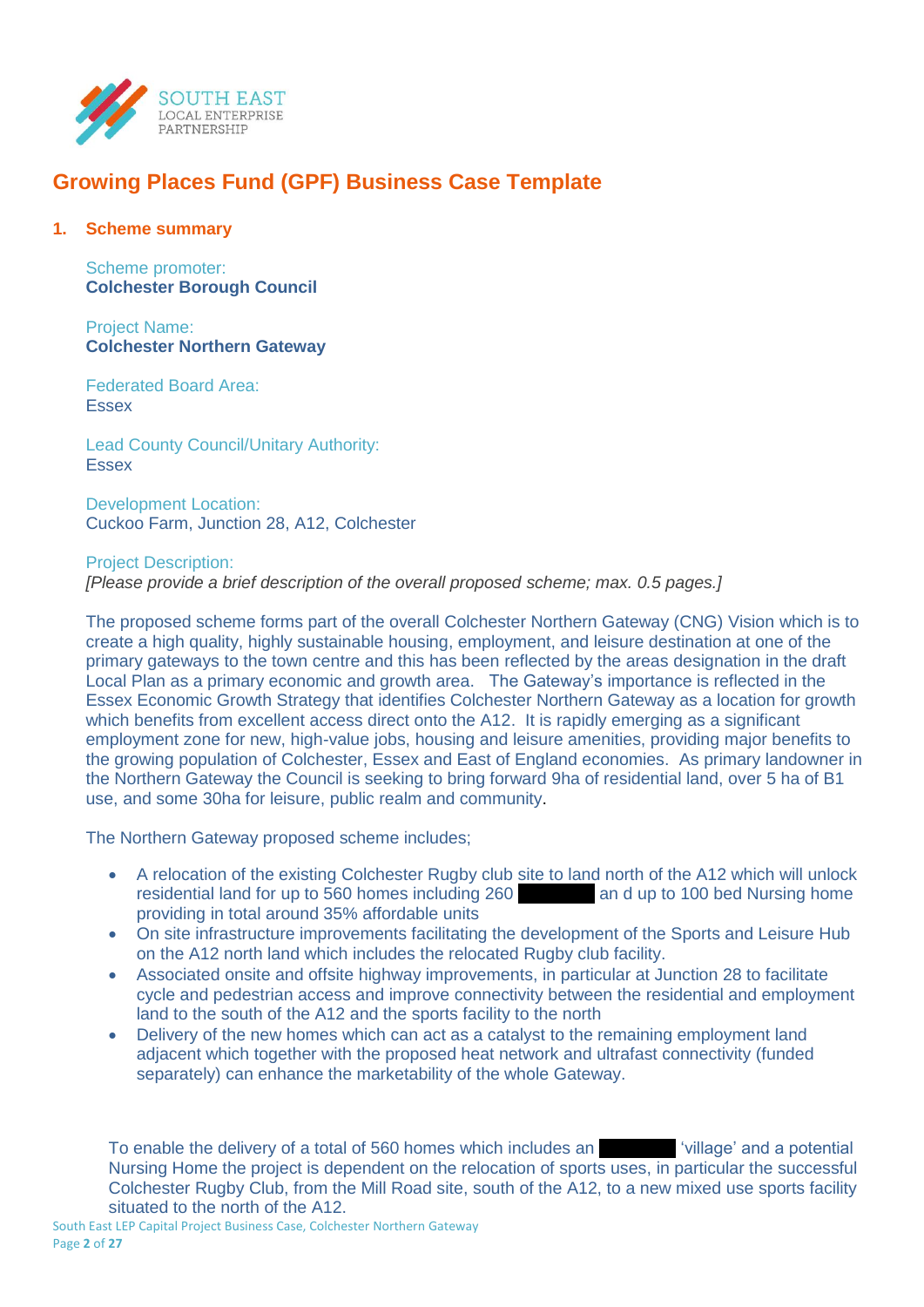

Whilst the proposal is largely funded through a mix of public and private sector funds, the capital cost of the relocation has a £2m gap which needs to be secured before development can proceed. The ability to secure GPF at this crucial stage in the scheme will enable the accelerated delivery of the new homes within the next 5 years, providing much needed 35% affordable homes on site and the ability to attract a high quality **xxx provider to the Borough.** External funding is required to bridge the gap in immediate cash flow, allowing for the development of infrastructure, and accelerate the housing development before income from site disposals is realised at the Gateway location further expands.

Ultimately, support for this project will also, in addition to the new homes, unlock this regionally significant mixed use destination stimulating the development of  $47,832$  m<sup>2</sup> of office space, supporting 6,500 jobs (4,775 FTE) as well as the planned sustainable ground source heating network and an ultra-fast Gigabit pure fibre connectivity broadband infrastructure.

#### Project Development Stages:

*[Please specify the current stage of development confirming the roles of developer, and other partners involved in delivering the scheme e.g. bank, contractor. Please specify the project development stage(s) to be funded through GPF as per the table below. Add additional rows as necessary.]*

| <b>Project development stages</b>                                        |                                                                                                        |                                                           |                         |  |  |  |  |
|--------------------------------------------------------------------------|--------------------------------------------------------------------------------------------------------|-----------------------------------------------------------|-------------------------|--|--|--|--|
| <b>Stage</b>                                                             | <b>Partners with Council</b>                                                                           | <b>Status</b> completed,<br>ongoing or to be<br>completed | $\checkmark$<br>x<br>or |  |  |  |  |
| Feasibility/ business case approval                                      | Leisure company                                                                                        | <b>Completed</b>                                          | X                       |  |  |  |  |
| <b>Capital Costs assessment</b>                                          | Leisure company, consultants,<br>external funders                                                      | Completed                                                 | X                       |  |  |  |  |
| <b>Business case</b>                                                     | Leisure consultants                                                                                    | Completed                                                 | X                       |  |  |  |  |
| <b>Business Plan</b>                                                     | Leisure consultants                                                                                    | Completed                                                 | X                       |  |  |  |  |
| Planning applications submission                                         | <b>Planning consultants</b>                                                                            | On going                                                  | X                       |  |  |  |  |
| Procurement/contractor selection                                         | Project management<br>consultants, contractor                                                          | On-going                                                  | X                       |  |  |  |  |
| First phase - groundworks                                                | Project management<br>consultants, contractor                                                          | To be completed                                           | <b>YES</b>              |  |  |  |  |
| Public realm and associated<br>broadband and sustainable<br>heat network | <b>Council's wholly owned Energy</b><br>Company, Amphora<br>Energy Ltd., private<br>businesses         | On-going                                                  | X                       |  |  |  |  |
| Sports pitches, buildings and cycle<br>track                             | Project management<br>consultants, contractor,<br><b>British Cycling, RFU, Sport</b><br><b>England</b> | To be completed                                           | YES*                    |  |  |  |  |
| Village start on site                                                    | Private company                                                                                        | To be completed                                           | X                       |  |  |  |  |
| Private housing start on site                                            | Council's wholly owned<br>Housing Company,<br>Amphora Housing Ltd.                                     | To be completed                                           | YES*                    |  |  |  |  |
| Commencement of commercial<br>developments                               | Private company                                                                                        | To be completed                                           | X                       |  |  |  |  |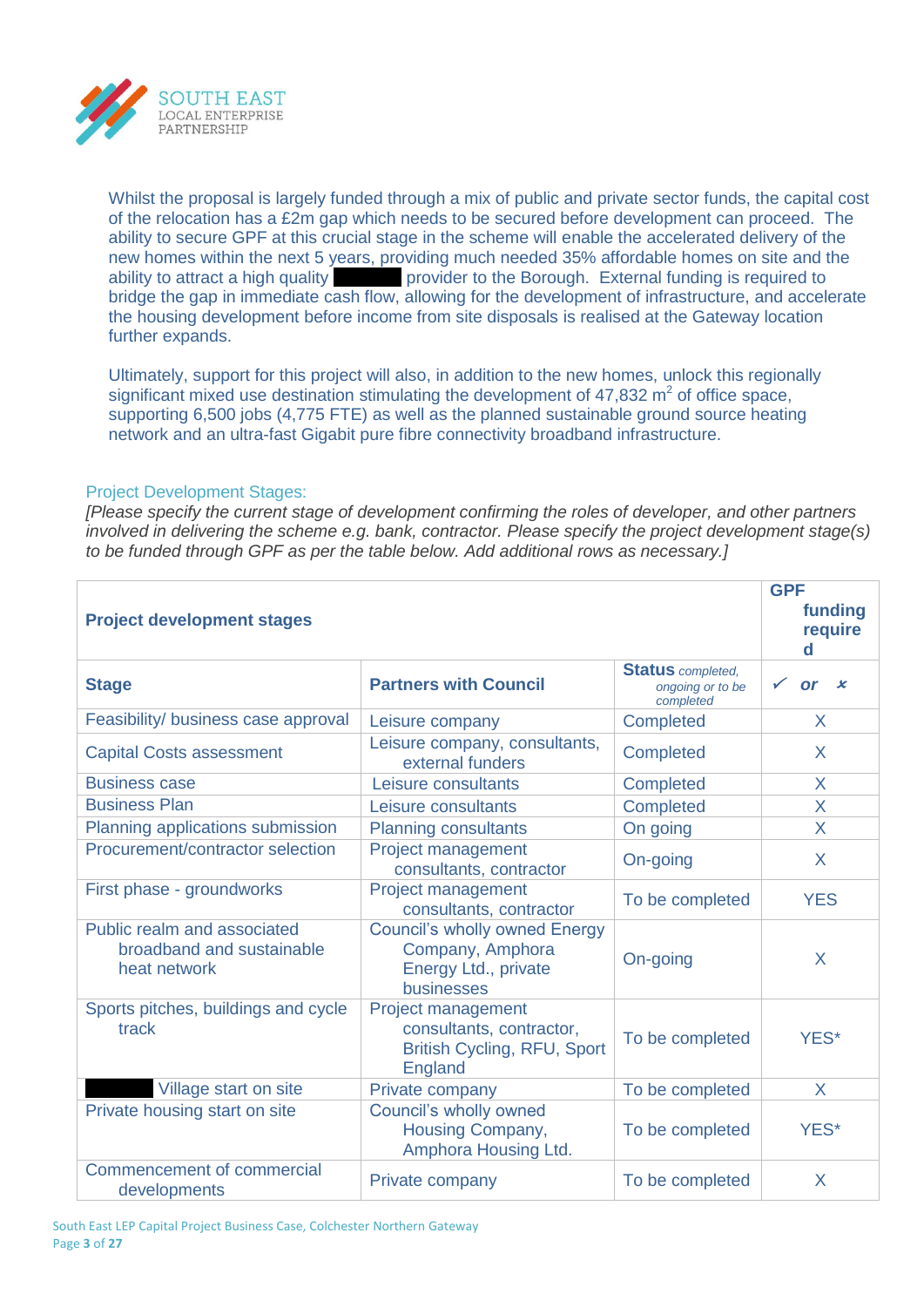

\* Provision of the gap funding for infrastructure will support the move and development of the mixed use sports destination and housing development.

#### GPF required:

*[Please specify the amount of capital funding sought through the GPF.]*

£2m (TWO MILLION POUNDS STERLING*)*

## **2. Strategic fit**

Policy and Strategic Context:

*[Please specify how the overall scheme aligns with the policy and strategic context, including local policies, strategies and investment plans, SELEP Strategic Economic Plan (SEP) objectives and SELEP emerging Skills Strategy; max. 1 page.]* 

The Project underpins the SELEP overarching objective to create the most enterprising economy in England. In terms of SELEP priorities, the Project will: *Build on our Economic Strengths*; contribute to *Boosting our Productivity*; *Improve our Skills*; *Invest in our Growth Corrido*rs; and make a contribution to the quality of our *housing developments*.

The SELEP Strategic Economic Plan (SEP) March 2014 aims to deliver projects that will underpin these priorities. The Northern Gateway project as a whole helps to address the following SELEP targets:

- *Generate 200,000 private sector jobs, an average of 20,000 a year or an increase of 11.4% since 2011;*
- *Complete 100,000 new homes, increasing the annual rate of completions by over 50% compared to recent years; and,*
- *Lever investment totalling £10 billion to accelerate growth, jobs and homebuilding.*
- *Investment in transport infrastructure (transport), general public infrastructure such as buildings and broadband (non-transport) and skills are three component parts of meeting the aims of the SEP*

In terms of the SELEP Skills Strategy, Colchester Northern Gateway will attract higher value officebased enterprises, including those within the key growth sectors of ICT and creative industries. As landowner, the Council is in an advantageous position to encourage contractors and these new occupiers to maximise their use of apprenticeships, particularly higher level NVQ4 and above, and to recruit from the local College, Colchester Institute and Essex University leavers. The infrastructure and construction phases of creating the space for these and other final occupiers provide opportunities to maximise training and work experience for existing staff, new entrants and local students.

In terms of strategic road connectivity the *Greater Essex Growth and Infrastructure Framework (July 2016)* identifies the A120 Haven Gateway Corridor and the key employment sites (including Northern Gateway) as contributing significantly to the expansion of the Greater Essex economy. The site is strategically placed in this corridor between London's fastest growing airport and the UK's largest port cluster on the east coast. Furthermore, the A12 is the key spine road linking Colchester to the M25 and London. Highways England has identified two strategic road network projects to improve the A12 in the vicinity of the Northern Gateway including widening and whole route technology upgrades.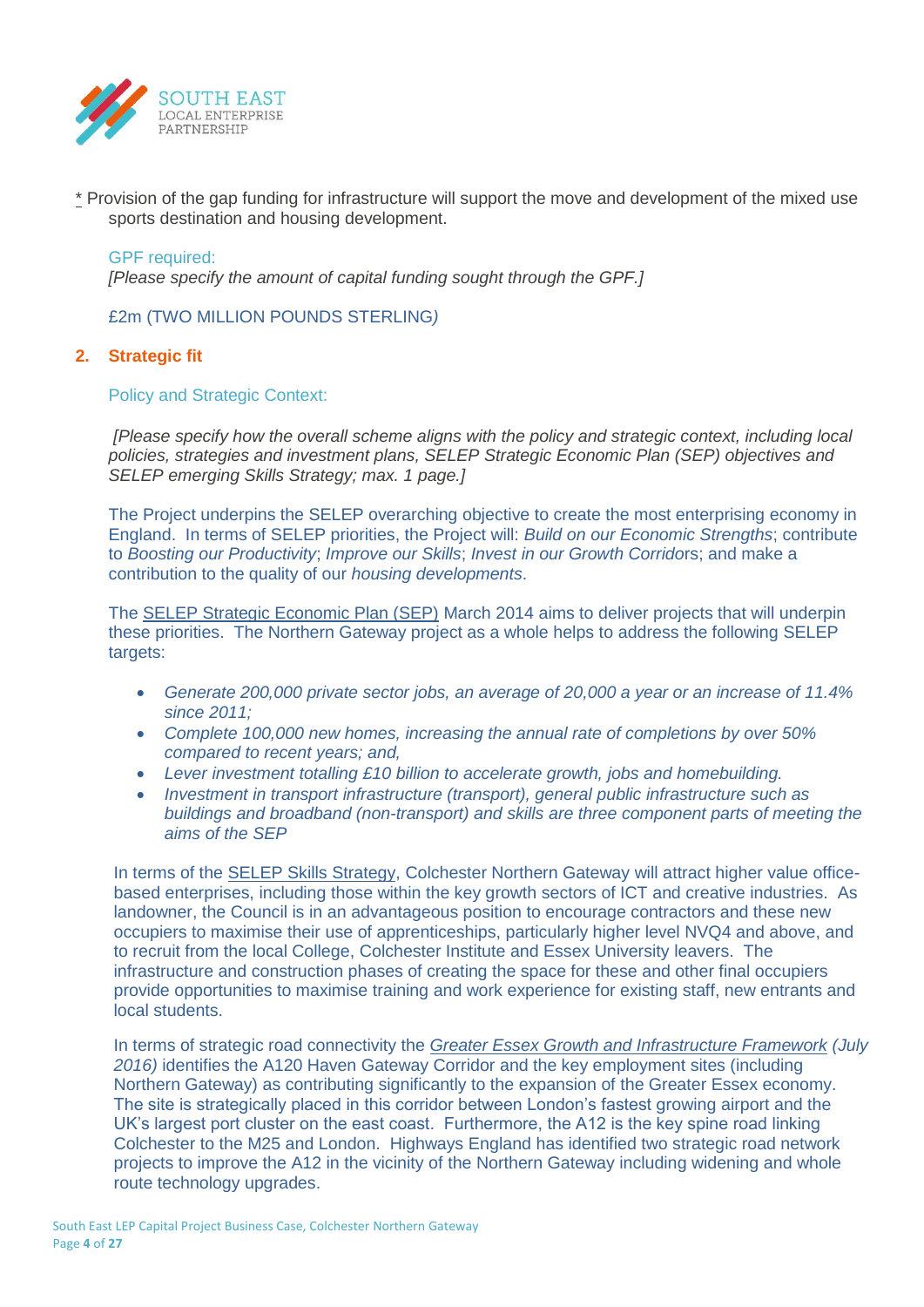

The Essex Economic Growth Strategy proposes *A Transport Development Area* approach to key sites to ensure close integration of land-use and transportation planning, urban design and operation of the transport network. It identifies Colchester Northern Gateway as a location for growth; the Northern Gateway programme includes several integrated projects on these themes such as the J28 pedestrian safety improvements, and the proposed boulevard linking the housing development area to community infrastructure such as the sports scheme and private sector leisure venue.

In terms of the Borough Local Plan, the overall scheme is fully in alignment with the Colchester Draft Local Plan. The site to the north of the A12 has been safeguarded for a range of sports and recreation uses and the land which is currently in use by the Rugby Club has been safeguarded for residential use and some employment. The proposal is that this will also part-provide essential enabling development funding to facilitate the relocation of the sports users, and to replace and improve the public asset of playing fields, at a new sports complex on the nearby greenfield site to the north of the A12. The Local Plan allocates sufficient land for approximately 300 new dwellings, 260 units of **zo-interest accommodation and a Nursing Home and associated community space** 

#### Need for Intervention:

*[Please articulate the underlying issues driving the need for intervention, with reference to the specific market failure that the GPF will address. The request should consider whether the problem reflects a market failure or evidence that the market demand for the proposed project has weakened; max. 0.5 pages.]*

The GPF £2,000,000 Loan is required to forward fund part of the expenditure to relocate the Rugby Club from their Mill Road site south of the A12 to the new greenfield site north of Junction 28, in order that the projected homes and **xxxx facility can be delivered on the Mill Road land.** In addition, it is anticipated that the substantial housing development and delivery of the sports facility will stimulate strong market interest in the 5ha of employment land which coupled with existing proposals to develop a highly sustainable heat network and plans for ultrafast connectivity would make the Northern Gateway one of the most sought after growth locations in the south east meeting the wider aims of the Industrial Strategy

Whilst good market demand currently exists for new housing sites in Colchester and undoubtedly there would be good interest in the Mill Road site, the costs and timescales of relocating the Rugby club, which is required to free up the Mill Road site, would make bringing forward the housing land unviable by a private sector developer. The Council has set up a wholly owned company to develop the Mill Road site which will also enable the 35% affordable homes requirement on site to be met and by securing the wider funding package now for the sports relocation, through a range of funding mechanisms but also by securing GPF, delivery of the new homes will be accelerated. It is unlikely that site viability would be secured in the short to medium term by the private sector to fund the relocation.

The continued occupation of the Mill Road site is creating a market failure in the form of allocative inefficiency since the land, which is in the ownership of the Council, can then meet demand for integrated public realm, significant levels of housing and employment uses within the emerging Local Plan.

To support these early relocation costs, the Council needs to access GPF to accelerate delivery, providing greater additionality of scale, timing and quality for the immediate and related developments at Colchester Northern Gateway.

Impact of Non-Intervention (Do nothing):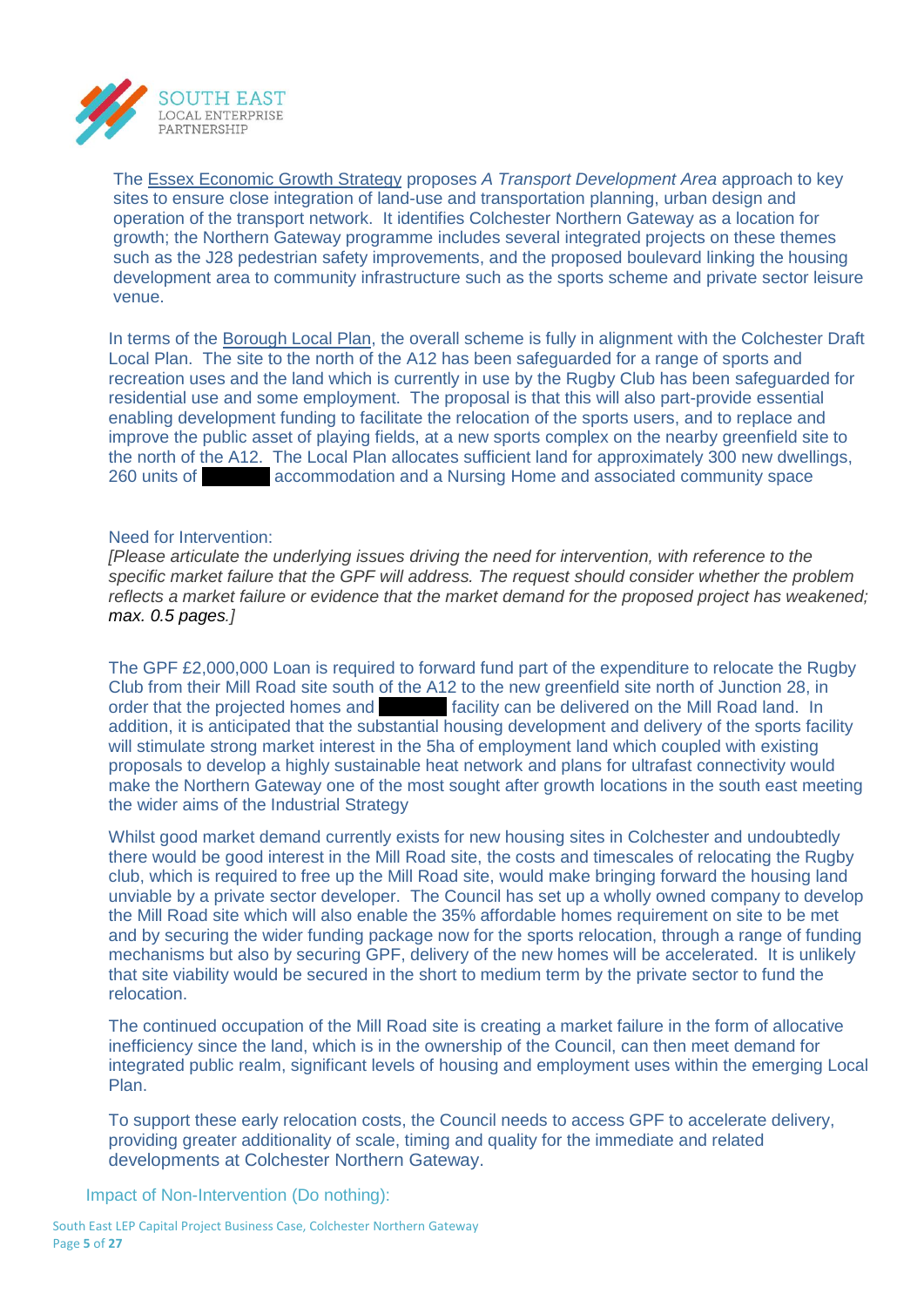

*[Describe the expected outcome of non-intervention. Promoters should clearly articulate the impacts of not receiving GPF funding and how this is reflected against the SELEP objectives to support the creation of jobs, homes, skills and strategic connectivity as well as the environment, economy and society, if applicable. This section should also highlight whether the project is expected to still go ahead without GPF and whether it is likely to have a reduced impact or a slower impact due to nonintervention; max. 0.5 pages.]*

The whole development in Colchester's Northern Gateway is dependent on the timely relocation of the Rugby Club located on Mill Road (South of the A12). Without this relocation, sites allocated for housing, Elderly Care, and Office buildings will not be unlocked for development until another source of funding is found. Development of the housing site will catalyse the infrastructure, including the boulevard, and will generate added value from 'place making' leading to the early delivery of high value office developments adjoining. It will then release funding for sports development to the north.

Developers for the **zata facility, and Nursing home are in late stage discussions, and without** support, these offers could fall away, and other capital receipts to support the development are at risk, therefore delaying the delivery of housing further.

Subsequent Office developments will also be at risk, and the envisaged impact of reduced growth projections for the Borough

#### Funding Options:

*[Please demonstrate the need for GPF by providing evidence that all reasonable private sector funding options have been exhausted and no other public funding streams are available for or fit the type of scheme that is being proposed; max. 0.5 pages.]*

Release and delivery of the new homes relies on the development of the Sports complex to the north of the A12. This scheme funding package has already been approved by the Council's Cabinet in August 2017 and includes private sector funding of £1m already secured from section 106 Agreements, the release of capital from Council owned assets, funding from other public sector grants e.g. Highway England Housing Growth Fund and funding from external sports national governing bodies such as the Rugby Football Union and British cycling. A further application will be made at the end of September

However a funding gap still exists of £2m which will ultimately be met through the future development of remaining sites at Northern Gateway but funds are required now if the housing and development opportunities are to be realised. For example the same requirement for Colchester exists now and terms agreed with the provider rely on the land (which is currently being occupied by the Rugby Club) being available from March 2019. This can only be enabled if work starts imminently on relocating the Rugby club to its new home.

The option of funding the rugby club relocation from private sector investment has been investigated. However whilst the new sports facility proposed delivers many non financial benefits, it does not provide a significant financial return to the private sector which means that the Council has had to lead a lead role in all aspects of the relocation.

Separate funding has been obtained for the decentralised heat network from BEIS via their heat programme, HNIP. A further expression of interest has been submitted to DCMS to enable the ultrafast broadband infrastructure through their digital infrastructure funding.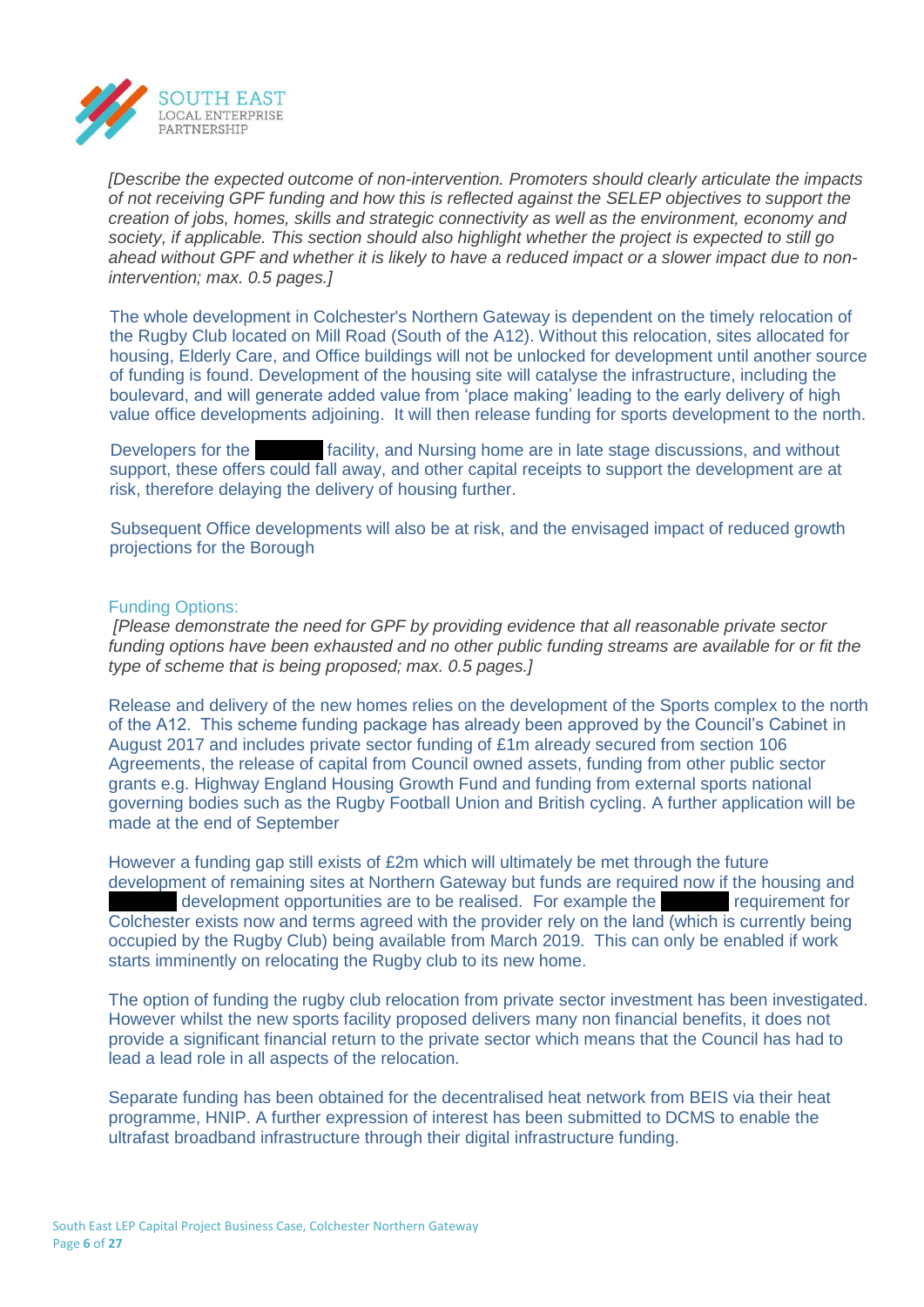

#### 3. Infrastructure requirements

#### Infrastructure Requirements

*[If appropriate, please outline the infrastructure requirements for which GPF is sought, and provide evidence and supporting information in the form of location, layout and site plans; max. 3 pages included as an Appendix to this document.]*

The following infrastructure works will require GPF;

- Highway improvements on Junction 28 of the A12 to satisfy Highways England Requirement which will be needed for the planning application
- Works to provide the entrance into the new Rugby club sports site
- Onsite enabling works to include soil movement across the site, utilities and drainage

Appendix 3 includes the Northern Gateway location plan (Enclosure 1), the concept layout for the Mill road housing and adjoining are (Enclosure 2), the Master Plan for the sports development (Enclosure 3), the transport drawing for non-vehicular crossing over the A12 at J28 (Enclosure 4).

The development proposals are reflected in a hierarchy of documents stemming from the Draft Local Plan (Enclosure 6). This sets out the broad allocations for housing at the Mill Road playing fields site as well as the associated amenity space. The Master Plan for the Northern Gateway sets out the strategic ideas for the redevelopment opportunities which are also reflected in the Public Realm Strategy and in more detail by the Concept Development Scheme for the housing and mixed uses. .

The housing and commercial uses have been costed and valued to ascertain their viability and value uplift. This is reflected in the cash flows in section 4 below.

#### 4. Cost and funding

#### Total Project Cost and Funding Required:

*[Please specify the total project cost and the percentage already funded through other sources; breaking down the funding in the percentage that is private and public. Please specify the capital funding sought through the GPF and what percentage of the total project cost and project stage cost it represents. Please note that it is recommended projects should seek GPF of between £250,000 and £2,000,000. Projects outside this threshold may be considered by exception where there is an overwhelming strategic case.*

The GPF represents 8.3% of the project cost for the relocation of the rugby club and associated mixed use sports facility which has a total cost of £24.1m, stimulating private investment of £53.5m for the private housing and £129.5m for the older people's accommodation.

The table below is taken from the confidential part of the Cabinet report of August 2017 and sets out the sources of funding for the sports scheme element of the Northern Gateway programme. The e and nursing home housing is funded through the private sector. The housing land unlocked by the relocation of the Rugby club will deliver c 300 units to be developed by the Council's newly formed Housing Company, Amphora Homes. This new wholly owned company will take ownership of the housing site which will be transferred at open market value with the capital receipt raised being part of the funding package for the relocated sports facility.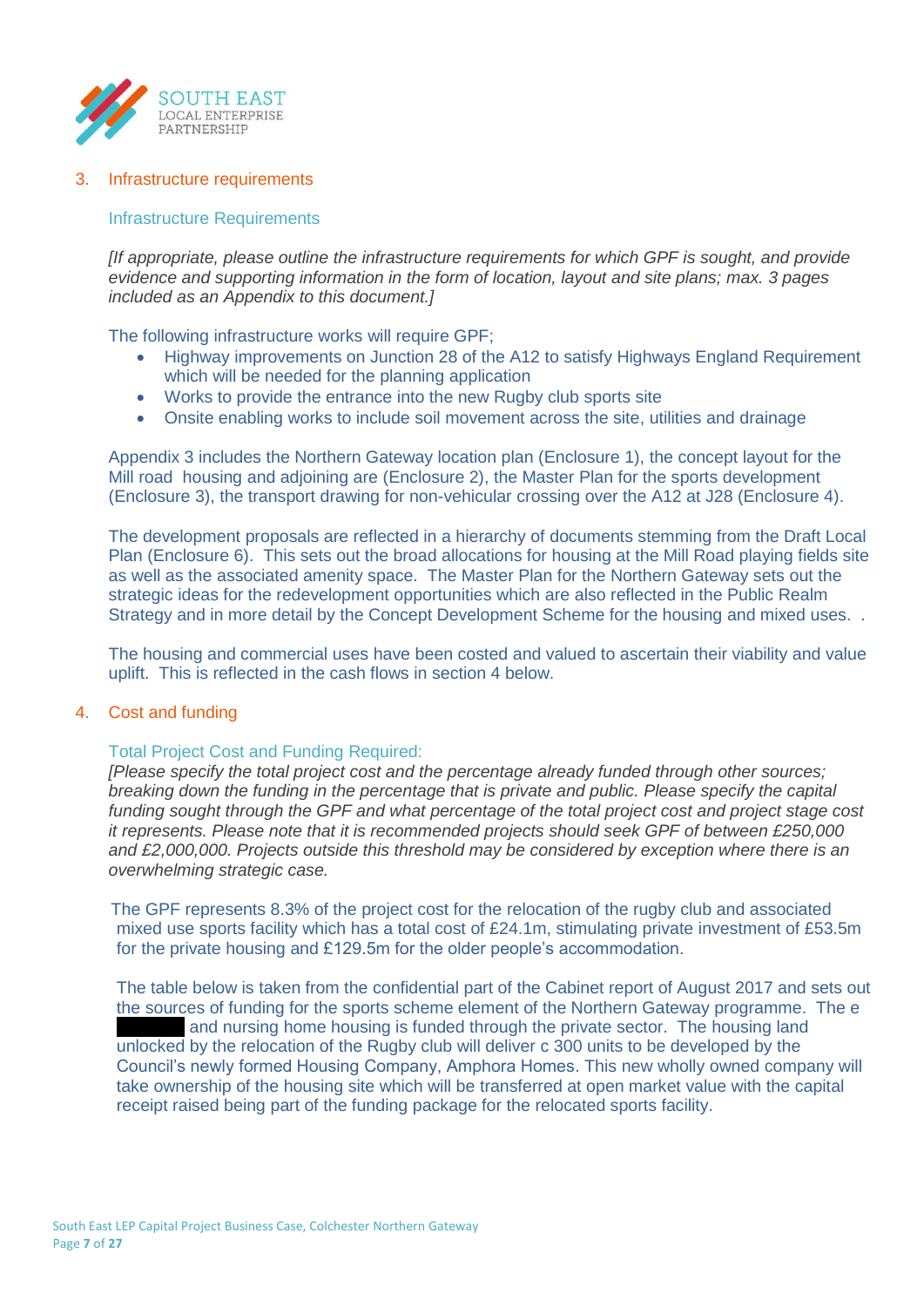

| <b>Colchester</b><br><b>Northern</b><br><b>Gateway</b><br>breakdown<br><b>Funding</b><br>sports<br>relocation | As at end<br><b>July 2017</b><br>£'000 |  |  |  |  |  |  |  |  |
|---------------------------------------------------------------------------------------------------------------|----------------------------------------|--|--|--|--|--|--|--|--|
|                                                                                                               |                                        |  |  |  |  |  |  |  |  |
| Capital Receipts (Council assets site<br>receipts):-                                                          |                                        |  |  |  |  |  |  |  |  |
| <b>Mill Road Housing</b>                                                                                      | 6,819                                  |  |  |  |  |  |  |  |  |
| village                                                                                                       | 5,901                                  |  |  |  |  |  |  |  |  |
| <b>Further capital receipts</b>                                                                               | 3,680                                  |  |  |  |  |  |  |  |  |
| <b>Total Capital Receipts</b>                                                                                 | 16,400                                 |  |  |  |  |  |  |  |  |
| <b>Grants &amp; Contributions:-</b>                                                                           |                                        |  |  |  |  |  |  |  |  |
| <b>Sporting bodies</b>                                                                                        | 2,200                                  |  |  |  |  |  |  |  |  |
| Section 106                                                                                                   | 1,000                                  |  |  |  |  |  |  |  |  |
| <b>Housing Growth Fund</b>                                                                                    | 500                                    |  |  |  |  |  |  |  |  |
| Total grants & contributions                                                                                  | 3,700                                  |  |  |  |  |  |  |  |  |
| <b>Total Funding</b>                                                                                          | 20,100                                 |  |  |  |  |  |  |  |  |
| <b>Total Capital Cost</b>                                                                                     | 24,100                                 |  |  |  |  |  |  |  |  |
| <b>Current Gap</b>                                                                                            | 4,000                                  |  |  |  |  |  |  |  |  |
| <b>CBC New Homes Bonus est</b>                                                                                | 2,000                                  |  |  |  |  |  |  |  |  |
| Current Gap to be met by GPF loan                                                                             | 2,000                                  |  |  |  |  |  |  |  |  |

*To ensure a proportionate approach to the scale of funding available, no Federated Area should nominate projects or programmes to SELEP for Stage 2 which, in total, exceed £4.65m (50% of the total GPF pot available for allocation)].*

#### Cost breakdown:

*[For the stages of development where GPF is sought please provide a breakdown of the associated costs, including any overheads, contingency, quantified risk allowances etc., as per the table below. Add row for each cost]*

The housing development and adjoining commercial development gross costs are:

| <b>Housing and Mixed Use scheme</b>                                                                             | <b>Expenditure profile £m</b> |               |                  |              |              |               |                |  |
|-----------------------------------------------------------------------------------------------------------------|-------------------------------|---------------|------------------|--------------|--------------|---------------|----------------|--|
| <b>Cost type</b>                                                                                                | 17/18                         | 18/19         | 19/20            | 20/21        | 21/22        | 22/23         | <b>Total</b>   |  |
| <b>Gross Capital:</b><br>Construction of commercial*<br>Construction of housing and<br>associated public realm* | 0<br>$\overline{0}$           | $\Omega$<br>5 | $\Omega$<br>48.1 | 20.0<br>19.8 | 20.0<br>36.2 | 34.9<br>23.43 | 74.9<br>132.53 |  |
| <b>Total cost</b>                                                                                               | 0                             | 5             | 48.1             | 39.8         | 56.2         | 58.33         | 207.43         |  |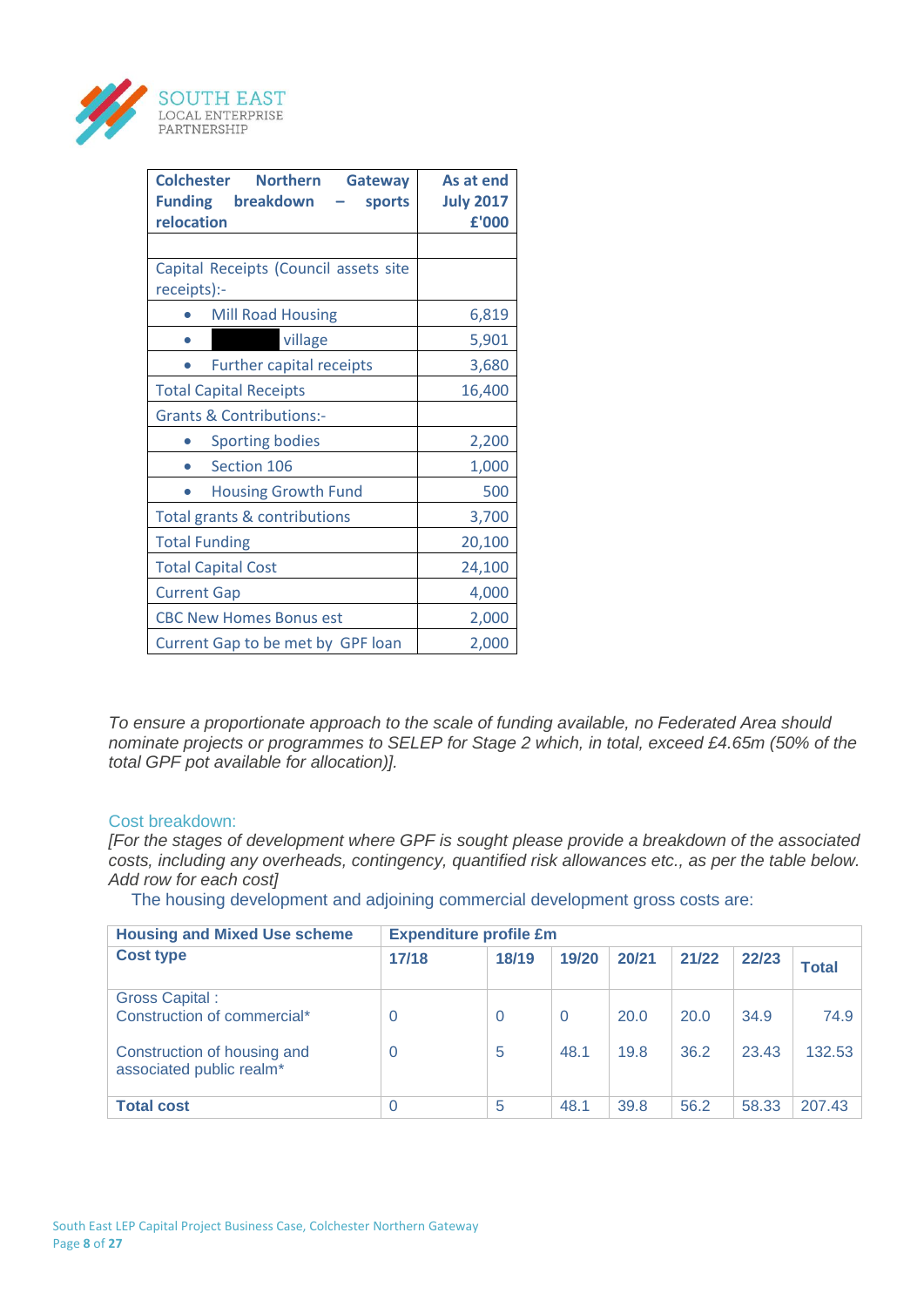

| <b>Sports relocation scheme</b>                                                                                                                 |       | <b>Expenditure profile £m</b> |       |       |       |       |              |
|-------------------------------------------------------------------------------------------------------------------------------------------------|-------|-------------------------------|-------|-------|-------|-------|--------------|
| <b>Cost type</b> (rounded up)                                                                                                                   | 17/18 | 18/19                         | 19/20 | 20/21 | 21/22 | 22/23 | <b>Total</b> |
| Capital [For example by stage, key cost<br>elements for construction, and other cost<br>elements such as contingency, overheads<br>and uplifts] |       |                               |       |       |       |       |              |
| Construction                                                                                                                                    | 0.4   | 16.09                         | 0.76  |       |       |       | 17.25        |
| Development costs and infrastructure                                                                                                            |       | 1.8                           | 0.25  |       |       |       | 2.05         |
| <b>Risk and contingency</b>                                                                                                                     |       |                               | 1.1   |       |       |       | 1.1          |
| Non-capital [For example revenue liabilities<br>for scheme development and operation]                                                           |       |                               |       |       |       |       |              |
| <b>Fees</b>                                                                                                                                     | 2.24  | 0.4                           |       |       |       |       | 2.64         |
| <b>QRA</b>                                                                                                                                      |       |                               |       |       |       |       |              |
| <b>Monitoring and Evaluation</b>                                                                                                                |       |                               | 0.05  |       |       |       | 0.05         |
| <b>Total cost</b>                                                                                                                               | 2.64  | 18.29                         | 2.16  |       |       |       | 23.09        |
| Inflation $(\%)$                                                                                                                                | 2.64  | 0.89                          | 0.12  |       |       |       | 1.01         |
| <b>Total cost incl inflation</b>                                                                                                                | 2.64  | 19.18                         | 2.28  |       |       |       | 24.1         |

In addition the bridge across the A12 also requires improvements for safety reasons, which are due to take place in 2019/2020 (Enclosure 4).

#### Funding breakdown:

*[Please specify the total project funding and breakdown, as per the table below.]*

For the sports relocation scheme*:*

|                                                | <b>SPORTS relocation</b><br><b>SCHEME</b>                           | <b>Funding profile</b> |               |               |               |               |               |              |
|------------------------------------------------|---------------------------------------------------------------------|------------------------|---------------|---------------|---------------|---------------|---------------|--------------|
| <b>Funding</b><br><b>source</b>                | <b>Funding security</b>                                             | 17/18<br>£000          | 18/19<br>£000 | 19/20<br>£000 | 20/21<br>£000 | 21/22<br>£000 | 22/23<br>£000 | <b>Total</b> |
| Capital<br>source 1                            | Land disposals - timing                                             | 443                    | 1,576         | 14,381        |               |               |               | 16,400       |
| Capital<br>source 2                            | External funding - subject<br>to successful bids                    | 1,450                  | 1,750         | 500           |               |               |               | 3,700        |
| Non-capital<br>source 1                        | <b>New Homes Bonus</b>                                              | 750                    | 750           | 500           |               |               |               | 2,000        |
| <b>GROWING</b><br><b>PLACES</b><br><b>FUND</b> |                                                                     |                        | 2,000         |               |               |               |               | 2,000        |
| <b>CBC</b>                                     | <b>Council internal</b><br>borrowing / temporary<br>use of reserves | $\bf{0}$               | 13,105        | (13, 105)     |               |               |               | $\Omega$     |
| <b>Total</b><br>funding<br>available           |                                                                     | 2,643                  | 19,181        | 2,276         |               |               |               | 24,100       |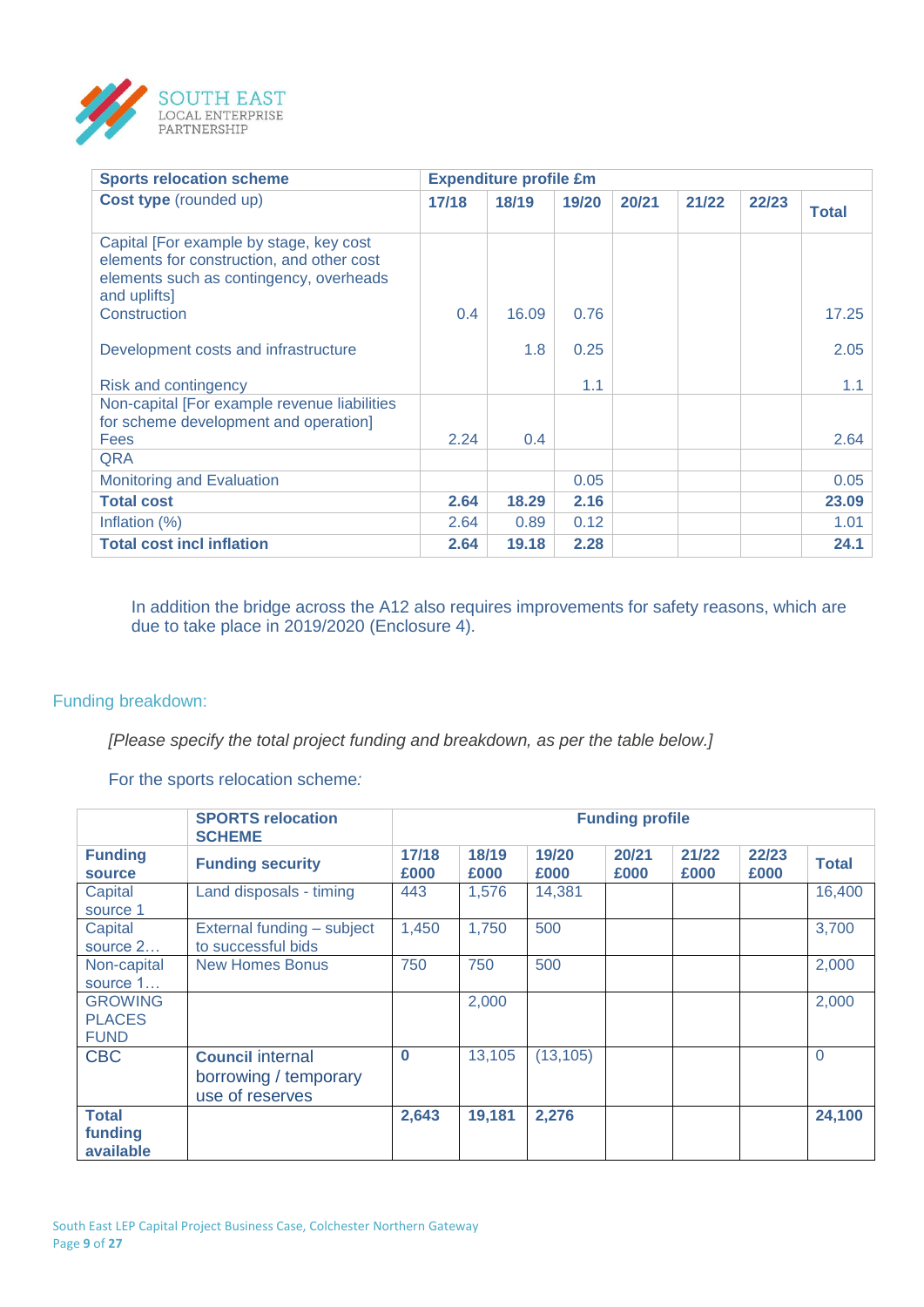

#### *5.* **Deliverability**

*[Please provide evidence regarding the planning status of the project by stage, if applicable, and whether any other approvals or specialist studies such as Environmental Impact Assessment are required. Schemes should be ready for delivery. Please include references to planning decisions and reports if available and describe the timescales associated with securing any additional approvals required; max. 0.5 pages.]*

Planning, Approvals and Specialist Studies:

#### *Mill Road Housing Area Site*

| <b>Outline Planning Application*</b> | Application to be submitted        | Estimated approval expected |
|--------------------------------------|------------------------------------|-----------------------------|
|                                      | February/ March 2018               | <b>July 2018</b>            |
| <b>Environmental Impact</b>          | <b>Technical Reports Completed</b> | <b>Estimated completion</b> |
| Assessment                           |                                    |                             |
| <b>Archaeological Evaluation</b>     | Underway                           | <b>Estimated completion</b> |

\* Outline planning consent will require each development to apply for planning/ reserved matters on a project by project basis. The outline application will include the essential infrastructure requirements for the housing.

#### *Sports Relocation Site*

| <b>Planning Application</b>               | Application to be submitted<br>January 2018 | <b>Estimated approval expected</b><br>April/ May 2018 |
|-------------------------------------------|---------------------------------------------|-------------------------------------------------------|
| <b>Environmental Impact</b><br>Assessment | <b>Technical Reports Completed</b>          | <b>Estimated completion</b>                           |
| <b>Archaeological Evaluation</b>          | Underway                                    | <b>Estimated completion</b>                           |

Pre-application discussions are being held for both applications. Both applications are also included in the emerging Local Plan and are supported in the Myland Neighbourhood Plan.

#### Procurement:

*[Please comment on the proposed procurement route and how opportunities to maximise social value through supporting SME's and local supply chains has been considered; max. 0.5 pages.].*

The Public Services (Social Value) Act 2012 was enacted in January 2013 and requires public sector bodies to consider the wider social, economic and environmental value of a contract at preprocurement stage. The Social Value Act aims to encourage more intelligent spending within procurement and to encourage looking beyond just the cost of a procurement exercise towards how the contract could improve the local community.

Following the Act, in July 2013, Colchester Borough Council amended the Council's procurement process and guidance to include a requirement to consider appropriate and relevant measures to address the impact on the local economy, the environment and compliance with the living wage at the pre-procurement stage of future procurements over the EU threshold. Through considering social value at the pre-procurement phase this enables social value to be embedded in the design of the service from the outset. The Act applies to public service contracts and those public services contracts with only an element of goods or works over the EU threshold, currently £164,176 (2017).

The Council has used a Framework Agreement to appoint Gleeds as project managers and cost consultants. They are currently in the process of developing a procurement strategy that will require the use of local services and supply chains and address social value. This is contained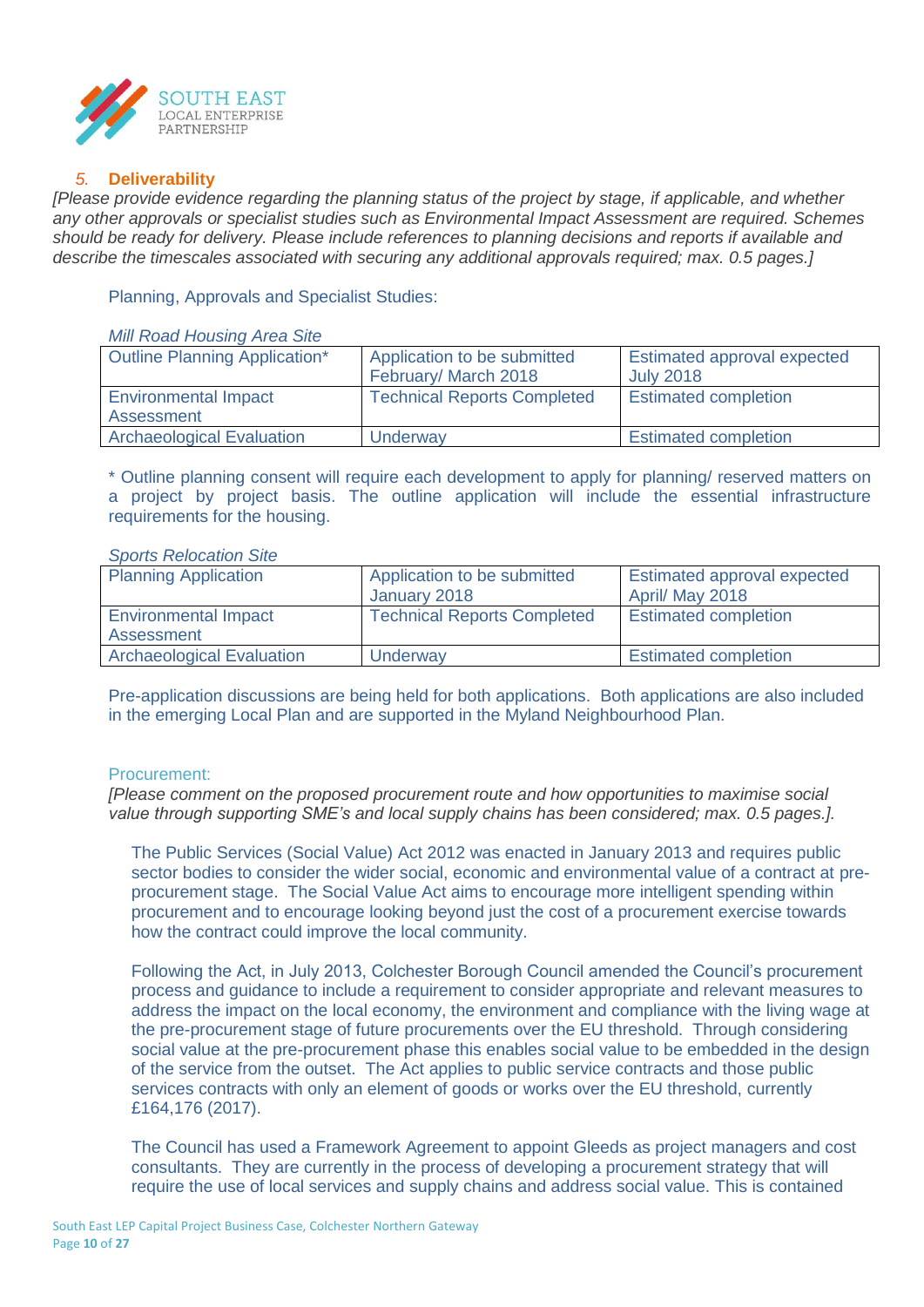

within the contractual arrangements and will be an important part of the procurement of the landscape and building contractors.

Social Value will be maximised by the Council on relevant contracts through seeking information in particular on:

Employment – the contractor's approach to recruitment and retention of staff and how the employment of local staff will be encouraged;

Apprenticeships – the approach taken, any standard metrics followed;

Community Engagement – the approach taken to work with volunteers and community groups to encourage wider participation;

Environmental Impact – the approach taken to minimising environmental impact, including issues such as carbon reduction, sustainability, recycling.

Property Ownership and Legal Requirements*:*

The land is wholly in the ownership of Colchester Borough Council. The land to the north of the A12 is currently under an agricultural tenancy on which Notice has been served which will be ended by the end of 2018 but on which access for construction will be available from late Spring 2018. The rugby club site is a freehold site for which the rugby club has a 55 year lease on the rugby pavilion and a replacement facility will be provided in order to release this area of land. The Rugby club will take a new lease on its new facility.

Terms have been agreed at the Council's Cabinet in respect of the sale of part of the Rugby club land to the xxxxxxxx Village operator and lawyers have been instructed to proceed. This is an important and much needed development in Colchester and is supported strongly by Essex County Council. As previously stated the sale cannot complete until the Rugby club is moved and the legal agreements provide for a site handover date to the village of March 2019.

The Council's Housing Development Company, Amphora Homes has now been legally set up and in accordance with the delivery programme approved by Cabinet, construction will need to commence in March 2019.

#### Equality:

*[Please state whether an Equality Impact Assessment has been completed for the overall project and state the main outcomes of this assessment. If an Equality Impact Assessment has not yet been completed then please state the expected timescale for completion and how the outcomes of this assessment will be considered in the projects development; max. 0.5 pages.].*

Equality Impact Assessments have been completed for the sports project and for the set-up of the Housing Company. The main elements are summarised below:

#### Anticipated Outcomes

- Improved and new sports facilities
- Increased participation in sport and physical activity amongst Borough residents
- Improved healthy lifestyles as a result of opportunities for physical activity and outdoor recreation
- New housing with a range of tenures including affordable housing and potentially some self-build housing on the Mill Road site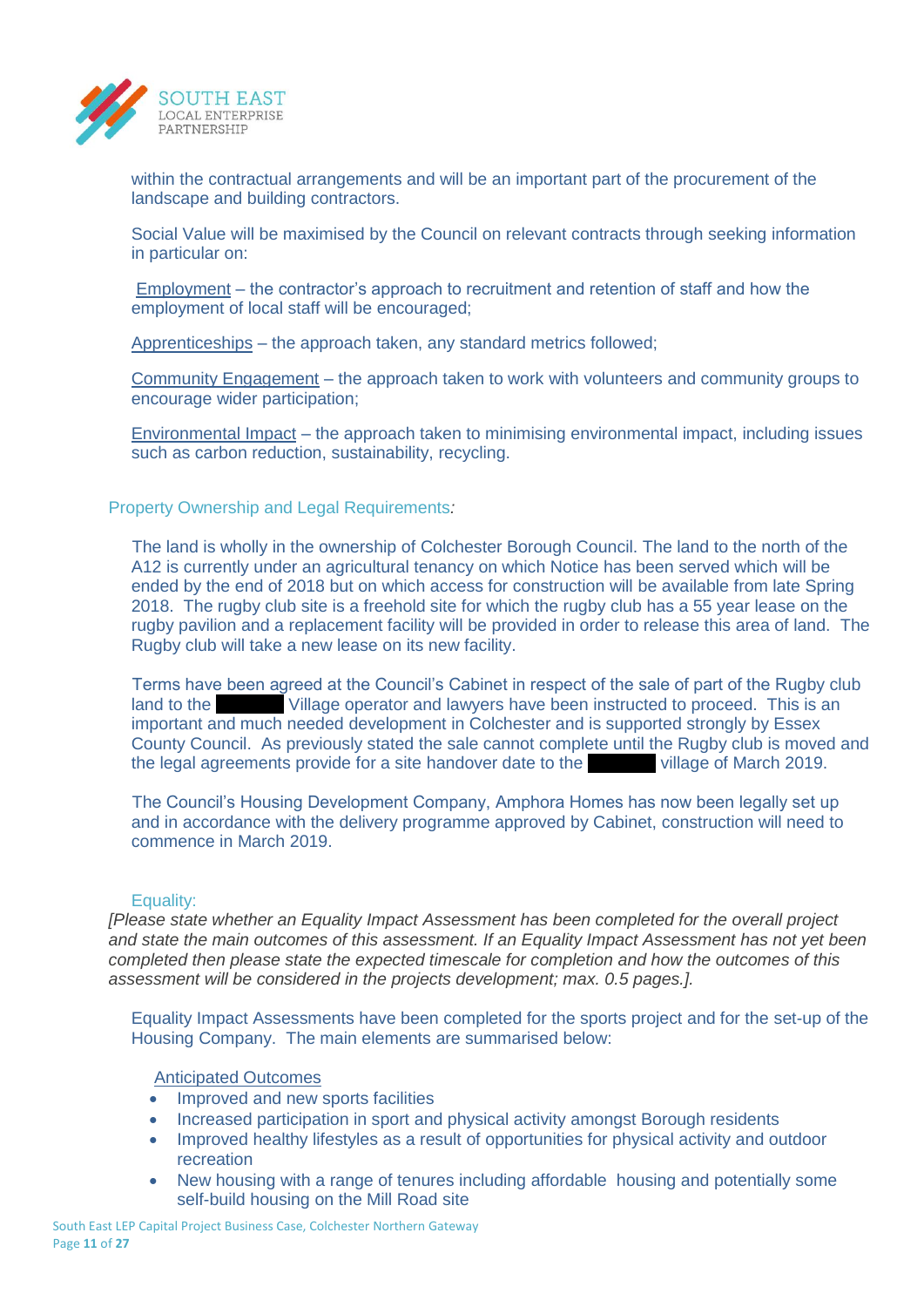

- To create a high quality public realm that is accessible for All
- To create a leisure destination and an environmental and financially sustainable development

Service areas or partner agencies involved in delivery:

- Borough sports and leisure services
- Planning policy
- Finance internal and external funding agencies
- Legal regarding structuring the leisure operations model
- External development consultants advising on viability and overall design and planning aspects
- Sports governing bodies
- Borough Sports Board recently established
- New trading company, Colchester Amphora Trading
- New housing company, Colchester Amphora Housing

Relevant information, data, surveys or consultations to help assess the likely or actual impact of the policy upon customers or staff

 Consultation on the Master Plan in 2014/5 for the northern Gateway area that was well received and sets out the framework for the development of the whole area

#### 'General Duty'

The project helps to 'eliminate unlawful discrimination, harassment and victimisation in the: the provision of facilities which will ensure full access across the site and buildings, equal access to booking facilities for any group of people who share a 'protected characteristic', provision of activity programmes and general support to groups with particular needs identified e.g. wheelchair rugby. The project helps us to 'advance equality of opportunity by providing a range of accessible sports and leisure facilities, and the provision of a range of housing types and tenures. Furthermore the project helps us to 'foster good relations' by providing opportunity for shared activities, and improved facilities for sports clubs to broaden the membership

#### 6. Expected benefits:

#### Overall Project Impacts:

*[Please specify the expected impacts of the overall project in terms of 'direct' outputs (jobs, homes and other outputs arising from the project) and 'indirect' outputs.* 

*Direct outputs should be presented in 'gross' terms and 'net' terms after making adjustments for additionality factors<sup>1</sup> , as per the table below.*

 $\overline{a}$ 

South East LEP Capital Project Business Case, Colchester Northern Gateway 1 Additionality is the extent to which something happens as a result of an intervention that would not have occurred in the absence of the intervention (see [Homes and Communities Agency, Additionality Guidance, 2014\)](https://www.gov.uk/government/uploads/system/uploads/attachment_data/file/378177/additionality_guide_2014_full.pdf)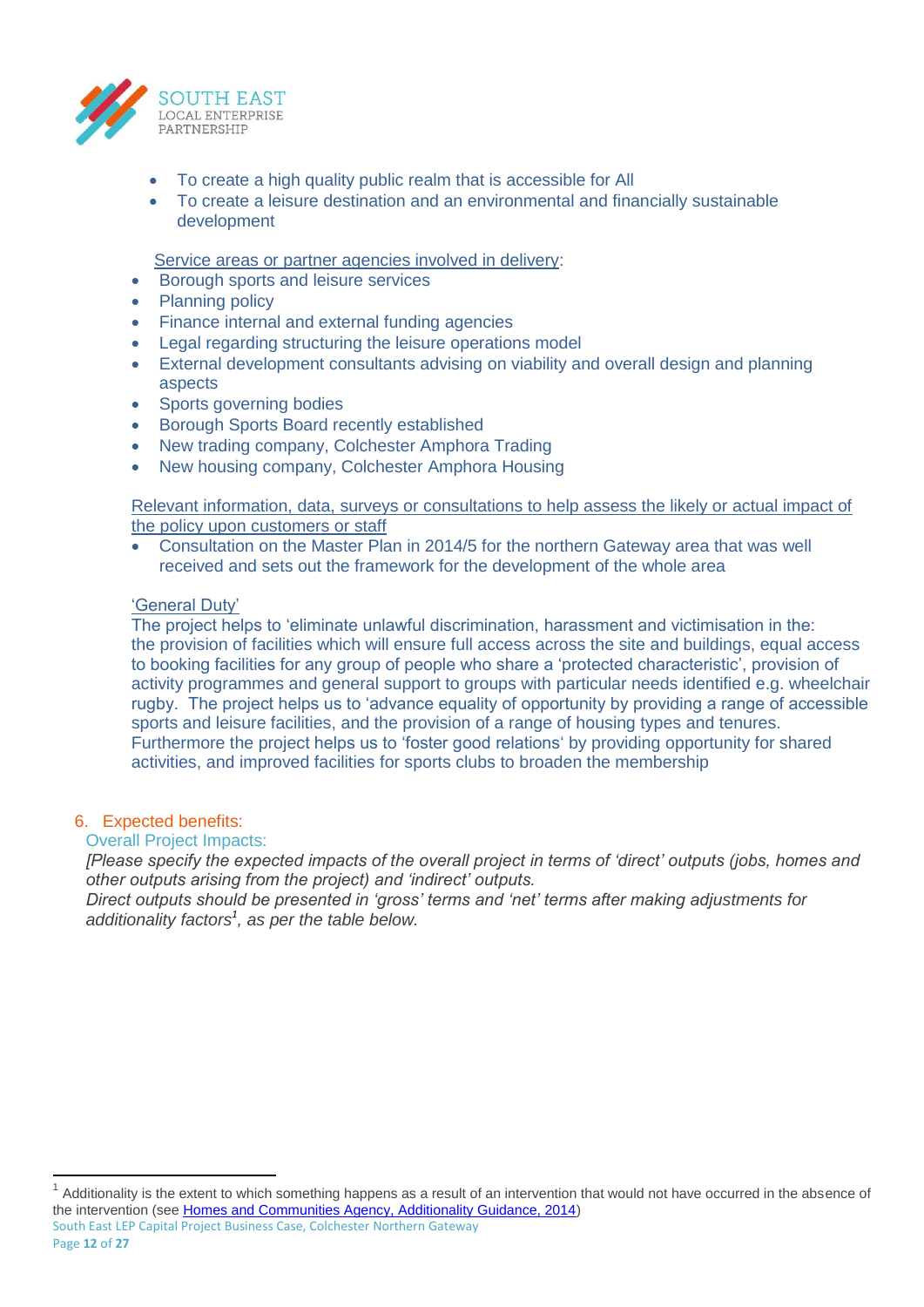

*Please describe the basis for these estimates and specify if the realisation of benefits is contingent on further investment not yet secured, max 0.5 pages.]*

| <b>Outputs /</b><br><b>Outcomes</b>                                                                                     | <b>Item</b>                                                                                                | r - J -<br>2018/<br>19 | 2019/<br>20 | 2020/<br>21 | 2021/<br>22 | 2022/<br>23 | $2023+$ | <b>Total</b> |
|-------------------------------------------------------------------------------------------------------------------------|------------------------------------------------------------------------------------------------------------|------------------------|-------------|-------------|-------------|-------------|---------|--------------|
| <b>Direct Outputs</b><br>(gross terms)<br><b>TOTAL 232.1</b>                                                            | [Jobs, Homes,<br>floorspace, new<br>learners assisted<br>$etc.$ ]<br>Leisure jobs                          |                        | 21.4        |             |             |             |         | 21.4         |
|                                                                                                                         | Care home jobs                                                                                             |                        |             | 60          |             |             |         | 60           |
|                                                                                                                         | New homes                                                                                                  |                        |             |             | 100         | 100         | 100     | 300          |
|                                                                                                                         | Older people's<br>housing (total<br>260)                                                                   |                        |             | 150         |             |             |         | 150          |
|                                                                                                                         | 5.55 ha public<br>amenity space                                                                            |                        |             |             | 0.7         |             |         | 0.7<br>jobs  |
| <b>Direct Outputs</b><br>(net terms, after<br>considering<br>additionality)<br><b>TOTAL 82</b>                          | [Jobs, Homes,<br>floorspace, new<br>learners assisted<br>$etc.$ ]<br>Construction<br><b>FTE</b>            |                        | 35          | 10          | 10          | 10          | 2.3     | 82.3         |
| <b>Indirect Outputs</b><br>(gross terms)<br><b>Total 60</b>                                                             | <b>Trainees</b> (total<br>60)<br>Construction (18)<br>Older people's<br>housing (40)<br>Sports/leisure (2) |                        | 8           | 40          | 6           | 6           |         | 60           |
| <b>Indirect Outputs</b><br>(net terms, after<br>considering<br>additionality)<br>*See extract from<br>Enclosure 7 below |                                                                                                            |                        |             |             |             |             |         | 287.7        |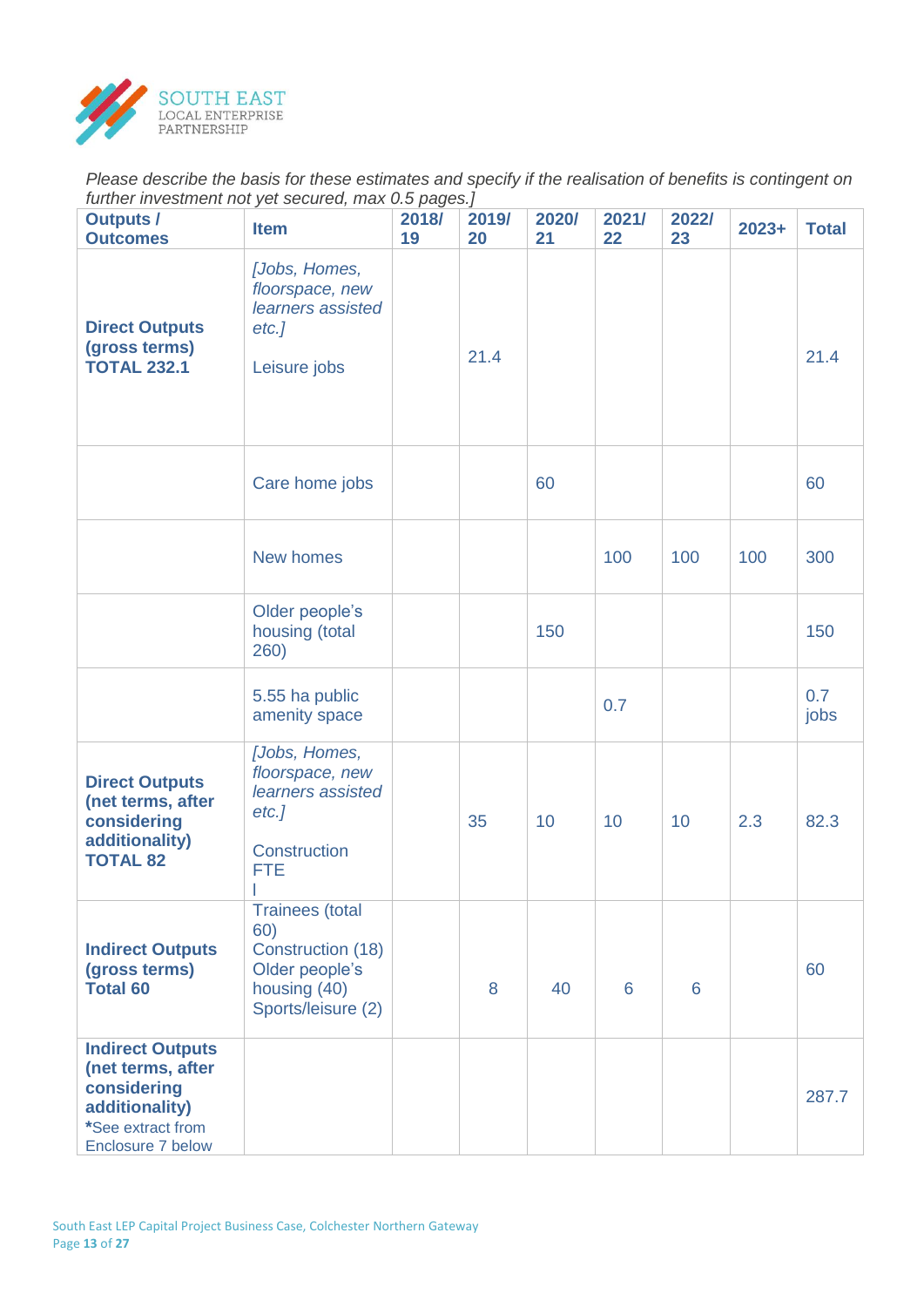

\*The project generates 236.9 net jobs overall plus a significant number of indirect jobs through impact on the local economy, 59.2 jobs, giving a high level of additionality. Added to this is the skill uplift from apprentices.

The realisation of benefits is contingent on the funding contributions and the interdependency between the housing delivery and sports enabling development.

|   | Intervention option (2022/23)                   |                                        | <b>Reference case</b><br>(2017) |                | <b>Additionality</b> |
|---|-------------------------------------------------|----------------------------------------|---------------------------------|----------------|----------------------|
| A | Gross direct jobs                               | 314.4 (construction +<br>final)        |                                 | $\overline{7}$ |                      |
| B | Estimated (%)<br>leakage                        | Construction (66%)<br>Final jobs (10%) |                                 | $\Omega$       |                      |
| C | <b>Gross local direct</b><br>effects            | 236.9                                  |                                 | 7              |                      |
| D | Displacement (%)                                | $\Omega$                               |                                 | $\Omega$       |                      |
| E | Net local direct<br>effects                     | 236.9                                  |                                 | $\overline{7}$ |                      |
| F | Multiplier (1.25)                               | 59.2                                   |                                 | 1.8            |                      |
| G | <b>Total net local</b><br>effects               | 296.1                                  |                                 | 8.8            |                      |
| н | <b>Total net</b><br>additional local<br>effects |                                        |                                 |                | 287.3                |

## The Role of GPF in Benefit Realisation:

*[Provide evidence that without GPF support the project would not proceed, would proceed at slower rate or would have fewer impacts and benefits than estimated; max. 0.5 pages].*

The scheme and sequence of development has outlined above.

The whole of the Northern Gateway programme described here represents a gross capital cost of around £235m, assessed by the Council's valuation consultants with the sports scheme comprising around £24m or 10% of the whole. An early start to the sports scheme is essential to release the land and capital to build or bring forward the remainder of the programme. However there is an obvious cash flow problem around installing basic infrastructure such as utilities and access and the safety measures across the A12 (Enclosure 4). This is where the GPF loan is an essential element in the funding package, providing early and enabling catalyst funding for the programme as a whole. Once funds accrue from land sales then the rest of the scheme can continue and the GPF loan can be repaid.

If the GPF loan is not awarded or is awarded at a lower level the whole programme will slow whilst additional funding is identified e.g. from Council reserves, borrowing, or other external funding sources. The impacts and benefits would be slower to realise though once the programme is up and running a similar sum of benefits is expected unless the risk of market collapse is realised and the commercial development does not take place to the same extent. Application of the GPF provides certainty and security to initiating the sports relocation and housing delivery processes.

Furthermore as previously stated, the window of opportunity to secure the **xxx** facility and to start delivery of the Housing sites (which will provide a substantial 35% affordable homes) must be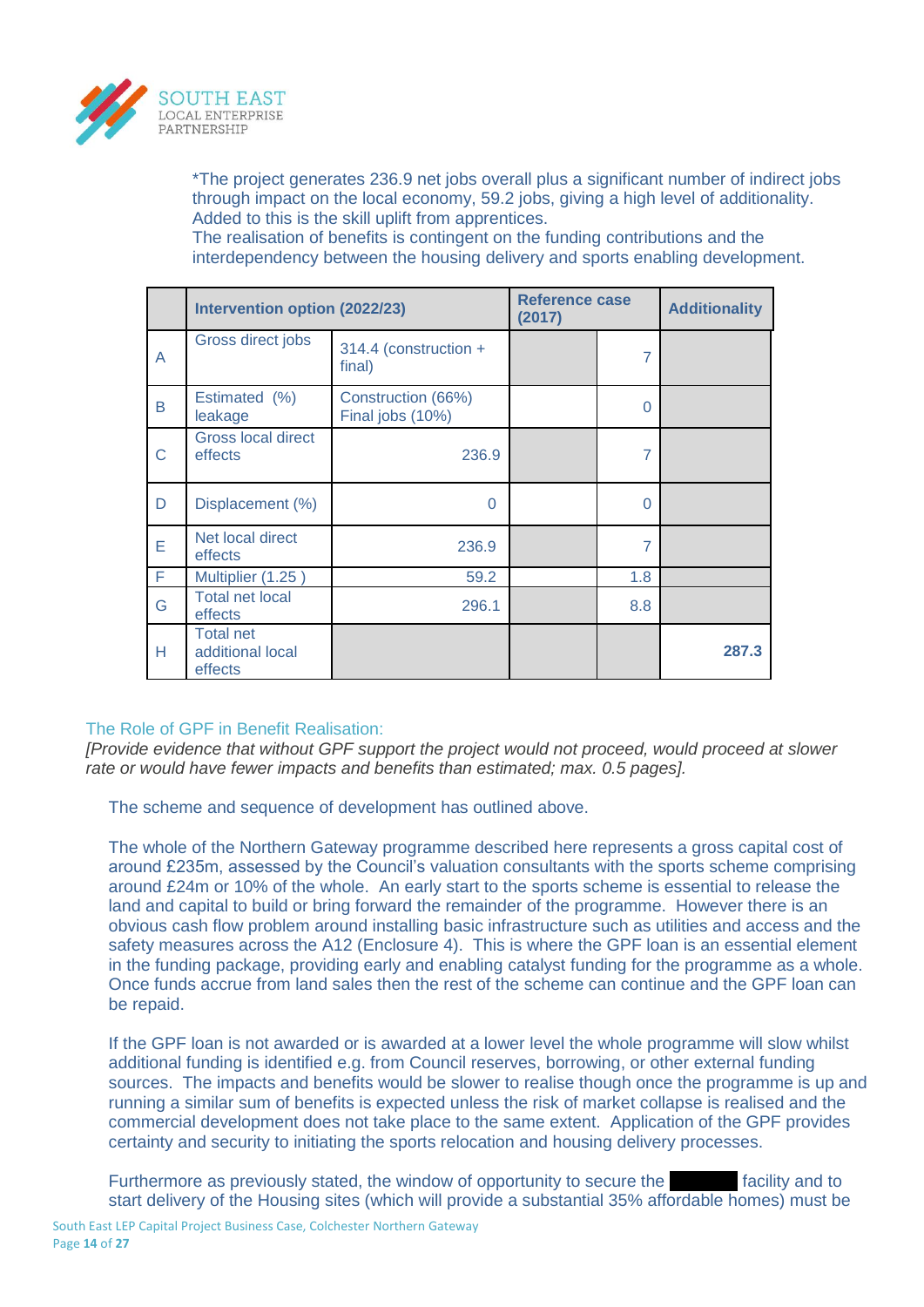

met by March 2019. Inability to secure GPF will delay the relocation of the Rugby club and this will in turn delay the above new developments or mean they cannot come forward in a timely manner or at all (this is particularly the case with the 260 residential unit **xxx** facility as the operators have a rolling programme to deliver a certain number of sites and if Colchester is delayed they may look elsewhere)

#### Value for Money (VfM):

*[The VfM category should be presented as a summary of the project benefits in relation to project costs. Where the overall project has already had a VfM assessment undertaken the promoter should include this and provide evidence on the potential for GPF to support or, if applicable, enhance the VfM of the overall project. Where no previous VfM assessment has been undertaken, promoters should follow the relevant appraisal guidance (DCLG Appraisal Guidance<sup>2</sup> - page 28 or the DfT Value for Money Framework<sup>3</sup> ) and define both the overall VfM and the GPF contribution. This should be proportionate to the size of the overall project and the GPF ask; max. 0.5 pages. Please note the following:*

*• for projects requesting funding towards the upper limit of the recommended GPF loan (£2m) a quantified Value for Money assessment will be required*

*• the VfM should be based on the overall assessment of both monetised and non-monetised impacts.]*

For the purposes of NPC the table below takes into account the sports development only.

 $\overline{a}$ 2 [DCLG Appraisal Guide](https://www.gov.uk/government/uploads/system/uploads/attachment_data/file/576427/161129_Appraisal_Guidance.pdf)

<sup>3</sup> [DfT value for money framework](https://www.gov.uk/government/publications/dft-value-for-money-framework)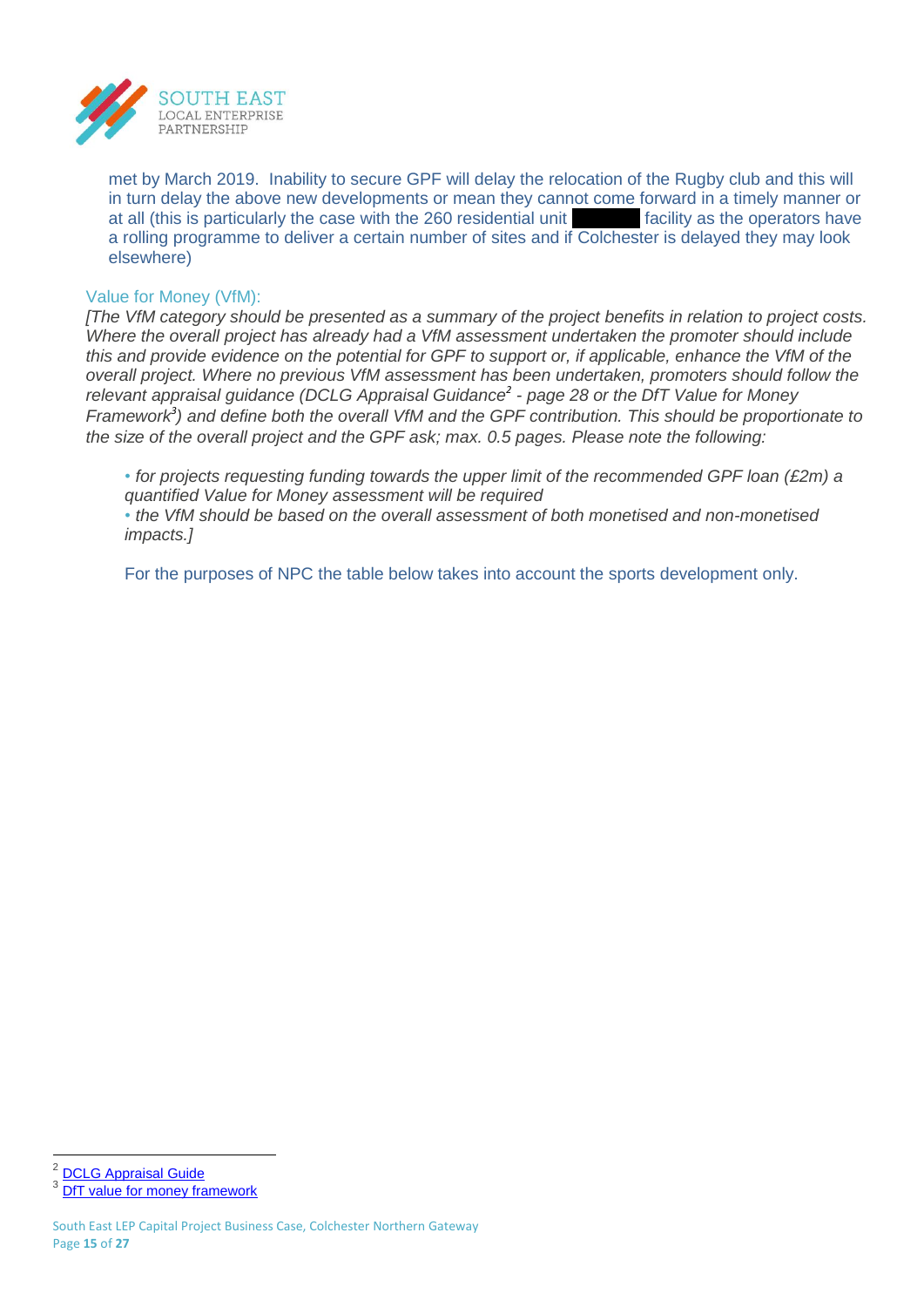

| NPV @ 3.5% p.a.                                                                          |                        |                            |                      |                      |                                  |                      |                            |                      |                      |          |                    |                      |                                |
|------------------------------------------------------------------------------------------|------------------------|----------------------------|----------------------|----------------------|----------------------------------|----------------------|----------------------------|----------------------|----------------------|----------|--------------------|----------------------|--------------------------------|
|                                                                                          | <b>APPRAISAL DATE:</b> |                            |                      |                      |                                  |                      |                            |                      |                      |          |                    |                      |                                |
| <b>OPTION NUMBER &amp; TITLE:</b>                                                        |                        |                            |                      |                      |                                  |                      |                            |                      |                      |          |                    |                      |                                |
|                                                                                          |                        | Year 0                     | Year <sub>1</sub>    | Year <sub>2</sub>    | Year <sub>3</sub>                | Year 4               | Year 5                     | Year <sub>6</sub>    | Year 7               | Year 8   | Year 9             | Year 10              | <b>TOTAL</b>                   |
| CAPITAL COSTS (£ 000s):                                                                  | <b>Add Row</b>         |                            |                      |                      |                                  |                      |                            |                      |                      |          |                    |                      |                                |
| Sports relocation                                                                        |                        | 14000                      | 5000                 | 1660                 |                                  |                      |                            |                      |                      |          |                    |                      | 20660                          |
| Fees sports hub                                                                          |                        | 1000                       | 400                  |                      |                                  |                      |                            |                      |                      |          |                    |                      | 1400                           |
| Development costs sports hub                                                             |                        | 940                        | 1100                 |                      |                                  |                      |                            |                      |                      |          |                    |                      | 2040                           |
| Construction costs housing and public realm                                              |                        |                            |                      |                      |                                  |                      |                            |                      |                      |          |                    |                      | $\mathbf 0$<br>$\Omega$        |
| A. Total Capital Costs (Annual)                                                          |                        | 15940                      | 6500                 | 1660                 | $\overline{0}$                   | $\Omega$             | $\overline{0}$             | $\Omega$             |                      |          |                    |                      | 24100                          |
| <b>B. Total Capital Costs (Cumulative)</b>                                               |                        | 15940                      | 22440                | 24100                | 24100                            | 24100                | 24100                      | 24100                | 24100                | 24100    | 24100              | 24100                |                                |
|                                                                                          |                        |                            |                      |                      |                                  |                      |                            |                      |                      |          |                    |                      |                                |
| REVENUE COSTS (£ 000s):                                                                  | <b>Add Row</b>         |                            |                      |                      |                                  |                      |                            |                      |                      |          |                    |                      |                                |
|                                                                                          |                        |                            |                      |                      |                                  |                      |                            |                      |                      |          |                    |                      | $\overline{0}$                 |
|                                                                                          |                        |                            |                      |                      |                                  |                      |                            |                      |                      |          |                    |                      | $\mathbf{0}$                   |
|                                                                                          |                        |                            |                      |                      |                                  |                      |                            |                      |                      |          |                    |                      | $\mathbf{0}$                   |
|                                                                                          |                        |                            |                      |                      |                                  |                      |                            |                      |                      |          |                    |                      | $\mathbf{0}$<br>$\overline{0}$ |
|                                                                                          |                        |                            |                      |                      |                                  |                      |                            |                      |                      |          |                    |                      | $\Omega$                       |
| <b>Total Revenue Costs (Annual)</b>                                                      |                        | $\overline{0}$<br>$\Omega$ | $\Omega$<br>$\Omega$ | $\Omega$<br>$\Omega$ | $\overline{0}$<br>$\overline{0}$ | $\Omega$             | $\mathbf{0}$               | $\Omega$             | $\Omega$<br>$\Omega$ | $\Omega$ | $\Omega$           | $\Omega$<br>$\Omega$ |                                |
| D. Total Revenue Costs (Cumulative)<br>E. Total Costs (Annual) (=A+C)                    |                        | 15940                      |                      | 1660                 | $\Omega$                         | $\Omega$<br>$\Omega$ | $\overline{0}$<br>$\Omega$ | $\Omega$<br>$\Omega$ |                      | $\Omega$ | $\Omega$<br>$\cap$ | $\Omega$             |                                |
| F. Total Costs (Cumulative) (=B+D)                                                       |                        | 15940                      | 6500<br>22440        | 24100                | 24100                            | 24100                | 24100                      | 24100                | 24100                | 24100    | 24100              | 24100                | 24100                          |
|                                                                                          |                        |                            |                      |                      |                                  |                      |                            |                      |                      |          |                    |                      |                                |
| BENEFITS (£ 000s):                                                                       | <b>Add Row</b>         |                            |                      |                      |                                  |                      |                            |                      |                      |          |                    |                      |                                |
| Income (grant funding)                                                                   |                        | 1450                       | 1750                 | 500                  |                                  |                      |                            |                      |                      |          |                    |                      | 3700                           |
| <b>New Homes Bonus</b>                                                                   |                        | 750                        | 750                  | 500                  |                                  |                      |                            |                      |                      |          |                    |                      | 2000                           |
| Income capital receipts                                                                  |                        | 443                        | 1576                 | 15001                |                                  |                      |                            |                      |                      |          |                    |                      | 17020                          |
| Value of FTE jobs (direct and induced)                                                   |                        |                            |                      |                      |                                  |                      |                            |                      |                      |          |                    |                      | $\mathbf{0}$                   |
| Value of apprenticeships                                                                 |                        |                            |                      |                      |                                  |                      |                            |                      |                      |          |                    |                      | $\mathbf{0}$                   |
| Land value uplift                                                                        |                        |                            |                      |                      |                                  |                      |                            |                      |                      |          |                    |                      | $\overline{0}$                 |
|                                                                                          |                        |                            |                      |                      |                                  |                      |                            |                      |                      |          |                    |                      | $\Omega$                       |
| G. Total Benefits (Annual)                                                               |                        | 2643                       | 4076                 | 16001                | $\Omega$                         | $\Omega$             | $\Omega$                   | $\Omega$             |                      |          |                    | $\Omega$             | 22720                          |
| H. Total Benefits (Cumulative)                                                           |                        | 2643                       | 6719                 | 22720                | 22720                            | 22720                | 22720                      | 22720                | 22720                | 22720    | 22720              | 22720                |                                |
| NET UNDISCOUNTED COST* (=E-G)                                                            |                        | 13297                      | 2424                 | $-14341$             | $\Omega$                         | $\Omega$             | $\Omega$                   | $\Omega$             |                      |          | $\Omega$           | $\Omega$             | 1380                           |
| DISCOUNT FACTOR @ 3.5% p.a.                                                              |                        | 1.0000                     | 0.9662               | 0.9335               | 0.9019                           | 0.8714               | 0.8420                     | 0.8135               | 0.7860               | 0.7594   | 0.7337             | 0.7089               |                                |
| NET PRESENT COST* (Annual)                                                               |                        | 13297                      | 2342                 | $-13387$             | $\overline{0}$                   | $\Omega$             | $\Omega$                   | $\Omega$             | $\Omega$             | $\Omega$ | $\Omega$           | $\Omega$             | 2252                           |
| NET PRESENT COST* (Cumulative)                                                           |                        | 13297                      | 15639                | 2252                 | 2252                             | 2252                 | 2252                       | 2252                 | 2252                 | 2252     | 2252               | 2252                 |                                |
| TOTAL NET PRESENT COST* =                                                                |                        | 2252                       |                      |                      |                                  |                      |                            |                      |                      |          |                    |                      |                                |
| * A minus sign in these rows denotes a Net Present Value rather than a Net Present Cost. |                        |                            |                      |                      |                                  |                      |                            |                      |                      |          |                    |                      |                                |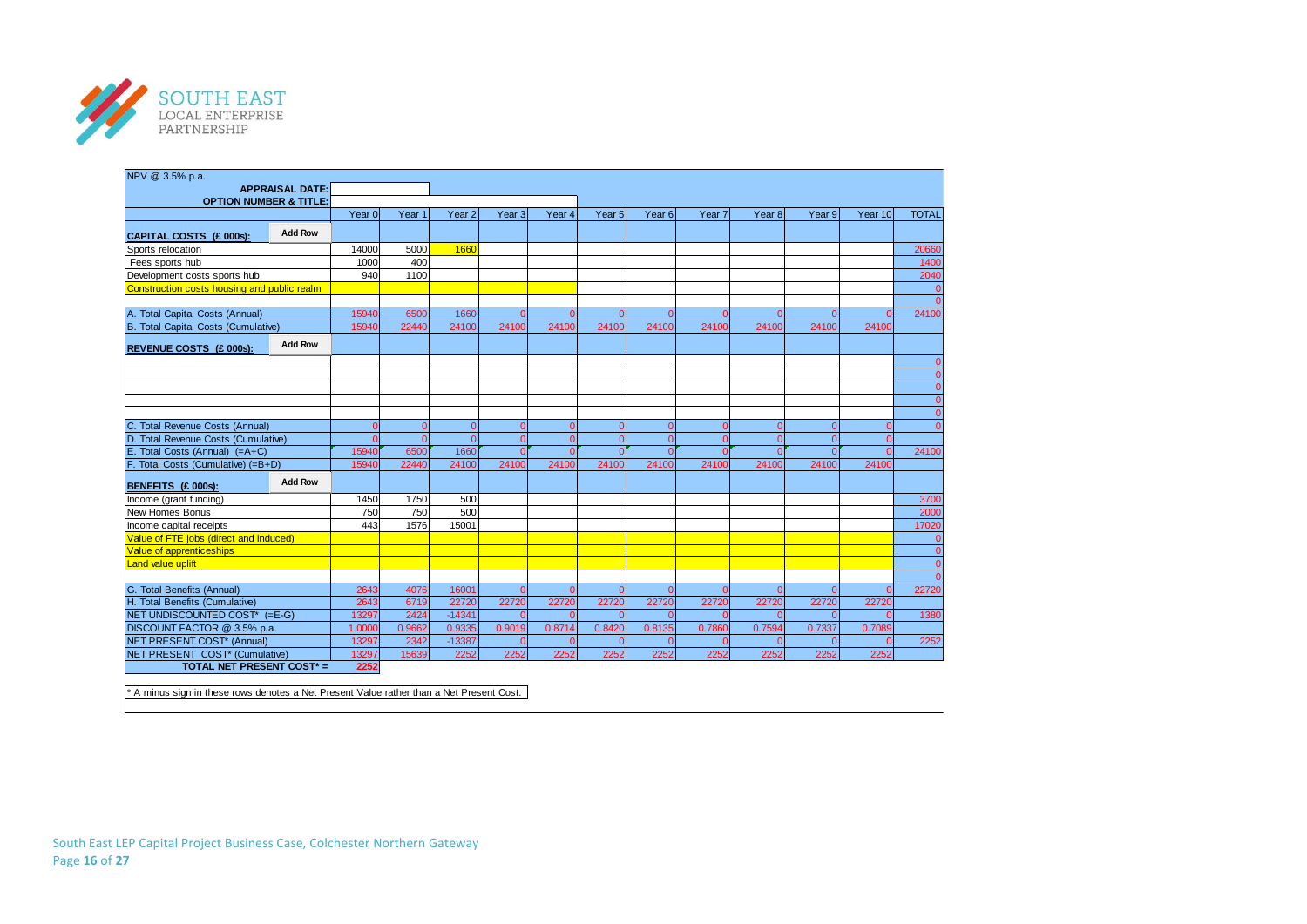

With regard to land value uplift, the Project will unlock land for the delivery of care facilities and housing provision totalling 560 units. Applying the DCLG Ready Reckoner for land value uplift indicates high additionality for this element of the Project, with both high planning additionality and low risk of market displacement from the housing as it will increase overall land supply over the counterfactual in the Borough.

The Net Present Public Value of development will be £18 million which represents an indicative Benefit Cost Ratio of 4.75.

## **7. Contribution to the Establishment of a Revolving Fund**

*[Please specify how the GPF will be repaid e.g. through developer contributions, and include supporting documentation where appropriate (e.g. draft S106 agreements) as an Annex to this document; max 0.5 pages.]*

#### GPF Repayment:

It is proposed to repay the Growing Places Fund through land sales from the employment sites which will come forward later in the programme of Northern Gateway development. The Council is adopting an "infrastructure first" approach to the delivery of the wider land in its ownership at Northern Gateway and whilst the relocation of the Rugby club and subsequent housing and developments are scheduled for the next three years, it is anticipated that these developments will also act as a catalyst to the future development of the rest of the employment land. As capital receipts flow in from the release of employment sites then the GPF will be repaid.

However the employment sites cannot come forward right now. As part of the "infrastructure first" approach the Council is also seeking to enable the employment land with a low carbon heat network supply and an ultrafast broadband connection. Whilst funding exists (secured from BEIS) for the Heat Network and this scheme is underway, a DCMS bid has been made to cover the roll out of ultrafast connectivity from the town centre (a previous successful Growing Places Round 1 scheme) to Northern Gateway. This is supported by a 5 year Digital Strategy (Enclosure 6). The Council believes that the combination of the completed rugby club move and subsequent housing developments, the operational heat network and the ability to offer ultrafast connectivity to the employment sites will improve their marketability and value added attractiveness, particularly to the target London business community.

#### GPF Repayment Schedule

*[Please outline the proposed timetable for GPF repayment, committing to repaying the loan before 31st March 2022. The Repayment Profiles should match those in the Financial Viability section]*

The repayment schedule commences towards the end of the period because repayments derive from the creation of high value B1 uses in the commercial areas highlighted in Enclosure 5. The housing development and place making deriving from this and its associated public realm amenity, will generate an investment area attracting higher value end users. A marketing strategy is in preparation and it is expected that sites will be developed later in the period providing the funds to repay the GPF as set out below.

|                            |  | 2018/19 2019/20 2020/21 2021/22 2022/23 Total |     |
|----------------------------|--|-----------------------------------------------|-----|
| GPF Repayment<br>(Capital) |  | £2m                                           | £2m |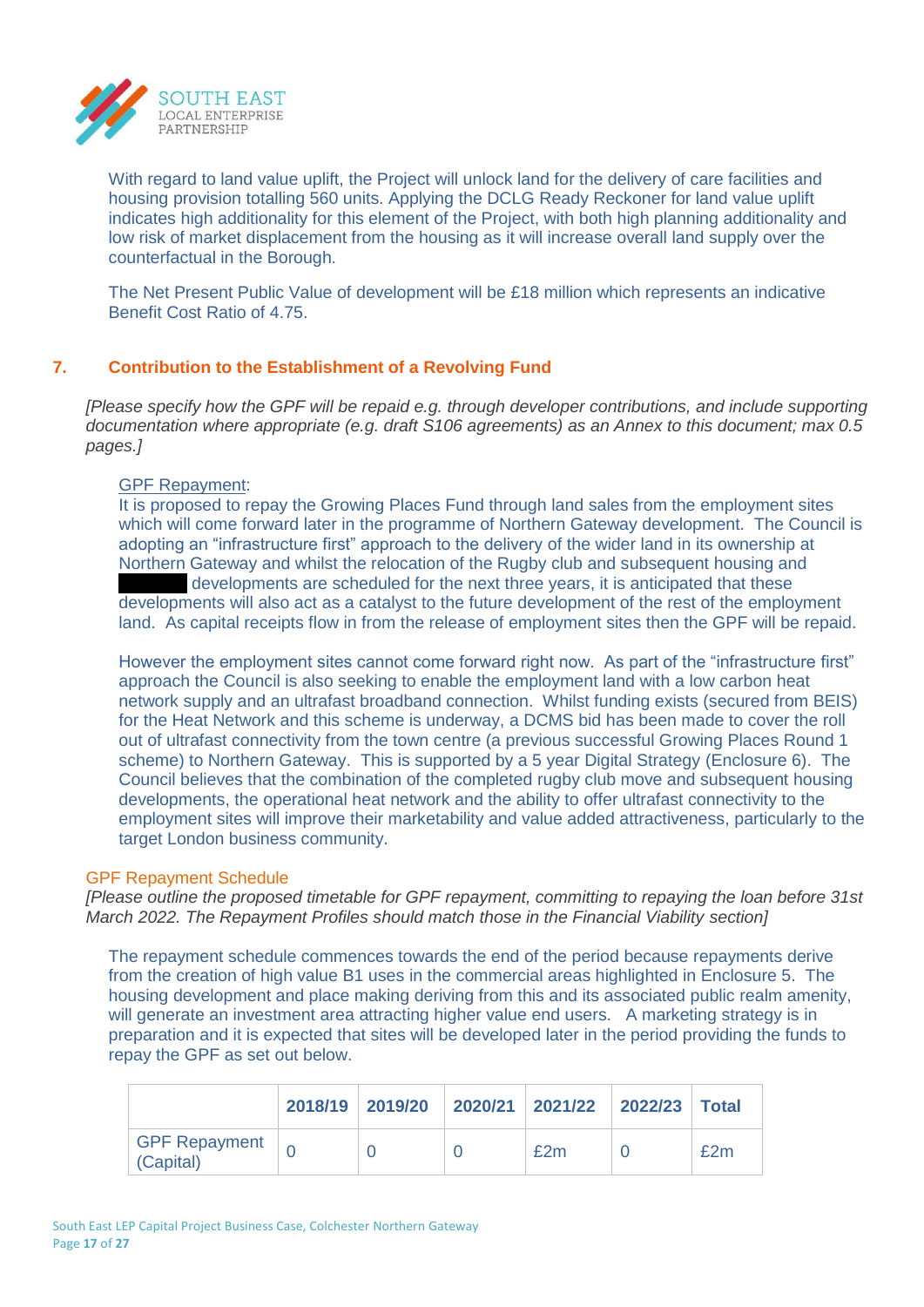

Financial Viability: *[Please provide an initial statement highlighting the underlying assumptions and expected viability of the GPF investment; max 0.5 pages. Following this, please include a cashflow that would show both the Drawdown and Repayment Profiles for GPF. All costs and revenues need to be sourced and clearly) referenced.*) *If the GPF is expected to unlock further funding that will be used, in part to repay the GPF loan this should be clearly annotated].*

The table below sets out the approved cash flow for the relocation project. Expenditure on housing and mixed use developments will largely be from the private sector including the Council whollyowned Housing Company. The broadband and energy schemes will be brought forward by the Council (Utilising external funding) over two years commencing 2018/19.

The Council has developed a viable programme with elements robustly tested by a range of external consultants examining the costs of the scheme, the business plans for the sports and housing company, the value uplift and gross development value of the developments and the funding packages. The viability assessments have undergone several iterations over the past year and Cabinet has approved both the sports relocation scheme and the principles of the Housing Company establishment including viability and funding streams. All costs have been prepared by specialist consultants or transport specialists and have been subject to review and economy/value engineering in order to keep to a realistic and viable programme.

Set out below are the cash flows for the first element for which GPF is sought, the infrastructure to support the sports scheme which amounts to c £2.05m:

- Highway improvements on Junction 28 of the A12 to satisfy Highways England Requirement which will be needed for the planning application (c £249,200)
- Works to provide the entrance into the new Rugby club sports site (c £701,140)
- Onsite enabling works to include soil movement  $(E111,000)$ , utilities  $(E303,253)$  and drainage (£684,955) totalling cc £1,099,208.

| <b>Sports</b><br><b>Infrastructure</b><br>requirements and     |         |         |         |         |          |              |
|----------------------------------------------------------------|---------|---------|---------|---------|----------|--------------|
| <b>GPF contribution</b>                                        | 2017/18 | 2018/19 | 2019/20 | 2020/21 | 2021/22  | <b>Total</b> |
|                                                                | £'000   | £'000   | £'000   | £'000   | £'000    | £'000        |
|                                                                |         |         |         |         |          |              |
| <b>CAPITAL</b><br><b>EXPENDITURE</b><br>incl fees              | 2,643   | 19,181  | 2,276   | 0       | $\bf{0}$ | 24,100       |
| of which initial<br>infrastructure<br>costs                    | 0       | 1,801   | 249     |         |          | £2,050       |
|                                                                |         |         |         |         |          |              |
| <b>CAPITAL</b><br><b>RECEIPTS</b><br>(CBC assets<br>and funds) | 443     | 1,576   | 14,381  | 0       | $\Omega$ | 16,400       |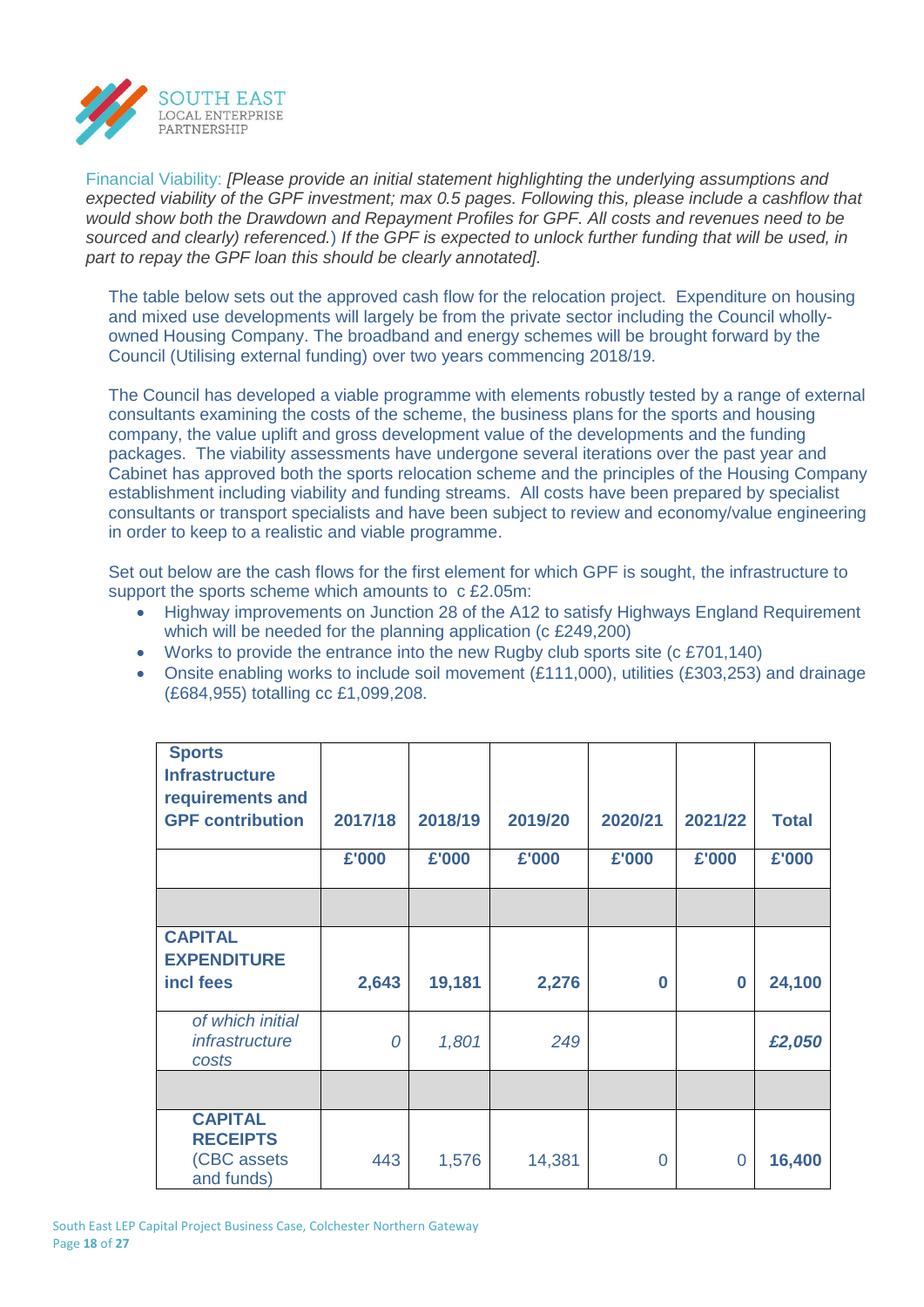

| <b>Sports</b>                           |          |           |           |          |          |              |
|-----------------------------------------|----------|-----------|-----------|----------|----------|--------------|
| <b>Infrastructure</b>                   |          |           |           |          |          |              |
| requirements and                        |          |           |           |          |          |              |
| <b>GPF contribution</b>                 | 2017/18  | 2018/19   | 2019/20   | 2020/21  | 2021/22  | <b>Total</b> |
| <b>External</b><br><b>Funding</b>       | 1,450    | 1,500     |           | $\Omega$ | $\Omega$ | 2,950        |
| <b>Private sector</b><br><b>Sec 106</b> | 250      | 250       | 500       |          |          | 1,000        |
| <b>New Homes Bonus</b>                  | 750      | 750       | 500       |          |          | 2,000        |
| <b>CBC</b> temporary                    |          |           |           |          |          |              |
| internal borrowing /                    |          |           |           |          |          |              |
| use of reserves                         |          |           |           |          |          |              |
| *(see note)                             |          | 13,105    | (13, 105) |          | 2,000    | 2,000        |
| <b>Total excl GPF</b>                   | 2,643    | 4,076     | 15,381    |          |          | 22,100       |
| <b>GPF TOTAL</b>                        | $\bf{0}$ | 2,000     | $\bf{0}$  |          | (2,000)  | O            |
| <b>Cash Balance</b>                     | $\bf{0}$ | (13, 105) | 13,105    |          |          |              |
| <b>Cumulative</b>                       |          |           |           |          |          |              |
| balance                                 | $\bf{0}$ | (13, 105) | $\bf{0}$  | $\bf{0}$ | (2,000)  |              |

#### *\*Notes:-*

*Cashflow shows potential in year deficit in 18/19 which is cleared the following year. Actual cashflows could differ and CBC acknowledges this risk in agreeing the project. Although not quantified in the above table it is anticipated that further capital receipts will be generated within the area which enable repayment of the GPF loan. For example CBC has identified a further £620k in capital receipts already above those shown in the table. CBC has also considered the risk of this and mitigation as part of the approval of this project.* 

#### **8. Risks**

#### Risk Register:

*[Please complete a Risk Register, identifying overall and GPF related project risks, likelihood, impacts and mitigations as per the table in Appendix A.* 

*For the most significant project risks provide supporting commentary which considers the implementation risks associated with the project, such as risks associated with not securing GPF and risks to the repayment of GPF.*

*The risk assessment should consider the risks associated with the repayment schedule and mitigation to address this. max. 0.5 pages.]*

The principal financial risks associated with repayments are set out in Appendix A which provides more detail on the project risks. Principal risks are: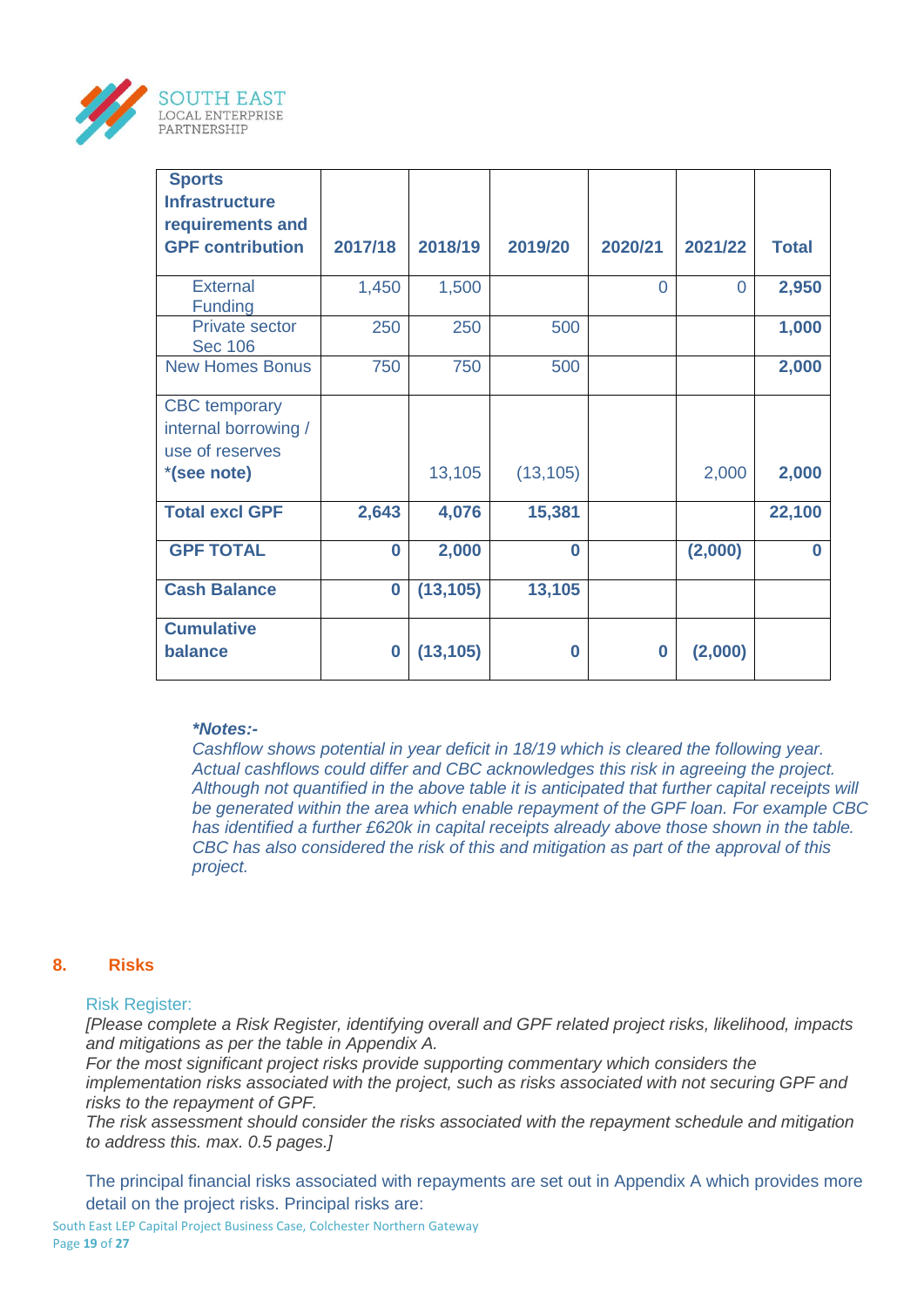

- Capital receipts are not realised in time or to the anticipated value: the valuations on the proposed site development have been undertaken by professional cost and valuation consultants including detailed appraisals and sensitivity checks around market conditions. There is a strong demand for housing in this location and the overall likelihood of failing to secure the required capital funding for the scheme is low.
- External funding is not secured as anticipated from sports bodies there are several sources of funding from the different sports and considerable support for the project. New sources of funding are regularly introduced in related areas such as the healthy physical activity spheres for which the project is eligible. It is expected that this, combined with additional section 106 funding available or under negotiation for leisure uses will be sufficient to make up any shortfall.
- Ground excavations for hydrology, archaeology etc could introduce project delay this is difficult to predict in detail but considerable pre-excavation exploratory work has been undertaken by archaeologists to date together with ground condition investigations as part of the cost assessments; it is not expected that any delay will be significant and there is a capacity in the project plan to allow for this.

## **9. State Aid**

.

*[Please confirm that by supporting this project the GPF will not be providing State Aid; max 0.5 pages;]*

The GPF will not confer any State Aid advantages on Colchester Borough Council through this Project for the following reasons:

- 1) Colchester Borough Council will apply the Market Economy Investor Principle in all its dealings with the private sector to ensure that exchanges of property, whether purchase or sale or lease holdings, are undertaken in the same manner that a private investor would operate. This means that the Council will be adopting the same terms of investment as a commercially driven comparator entity and therefore no advantage will accrue that could constitute State Aid.
- 2) Where the Council is carrying out non-economic activities such as activities in the exercise of its sovereign public powers which in this case are the provision of infrastructure for general use, including public realm, CCTV, street lighting, cycle ways, etc., no State Aid rules will apply.
- 3) However, where the infrastructure and associated services which are delivered by the Council are publicly financed and are then subject to economic exploitation (for example, ultrafast broadband passive infrastructure, local heat exchange network) whether directly by the Authority or leased or sold on, such use will again be priced using relevant commercial market comparators. An approved procurement process will be carried out for the appointment of the works contractor

## **10. Monitoring and evaluation**

## *Monitoring and Evaluation:*

*[Please provide evidence how you will monitor and evaluate the effectiveness of the GPF funding. If GPF funding is sought to unlock a stage of development a monitoring and evaluation schedule should be in place to understand whether the GPF funding has addressed the need and generated the expected benefits<sup>4</sup> ; max. 1 page.]*

<sup>&</sup>lt;u>.</u><br><sup>4</sup> For more details, please see the <u>HM Treasury The Green Book</u> and the <u>SELEP [Assurance Framework 2017,](http://www.southeastlep.com/images/uploads/resources/Assurance_Framework_2017_Final_Version.pdf)</u> Section 5.8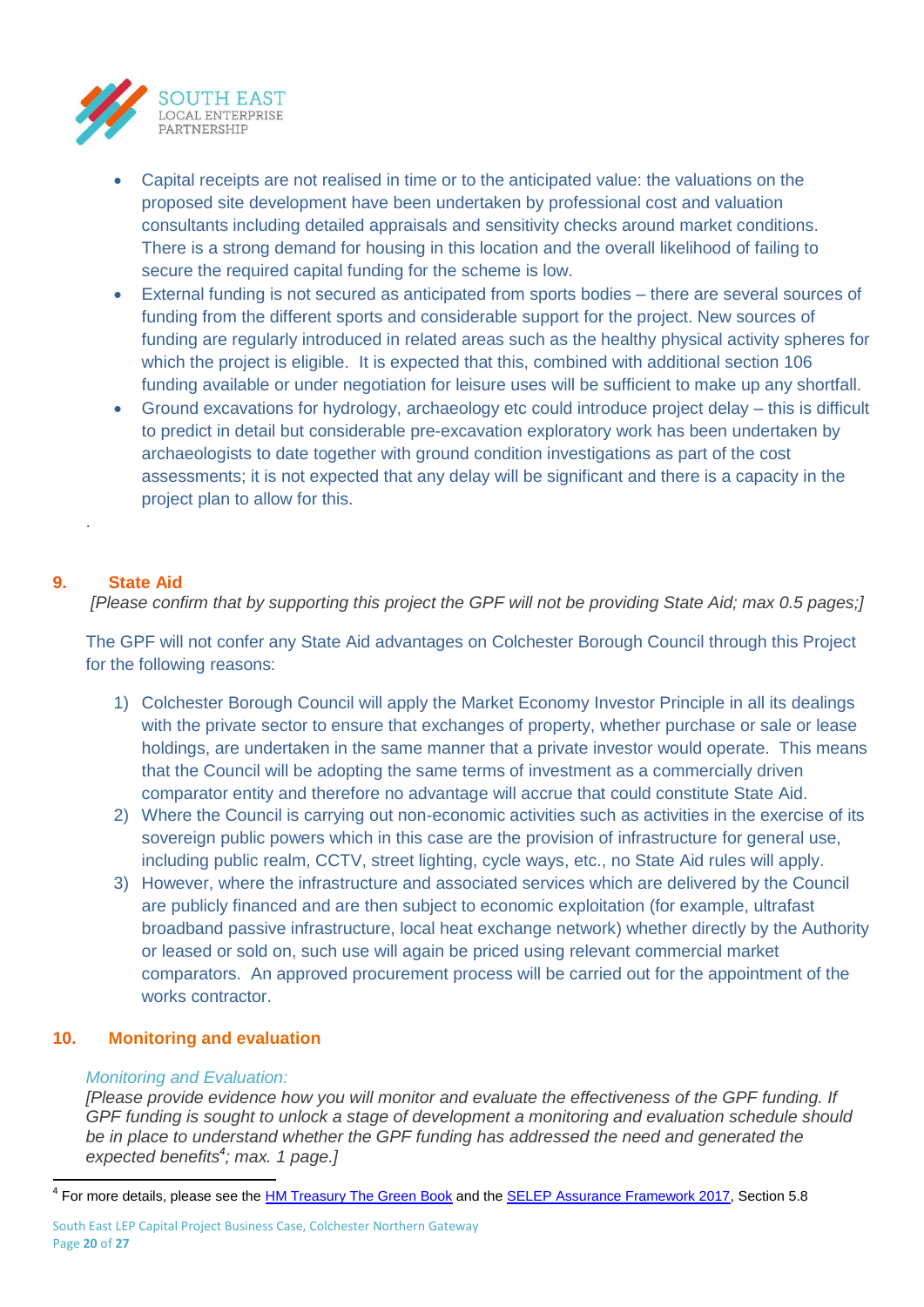

For all projects, Colchester Borough Council project teams keep up to date project management records for deliverables and milestones. Where external funding is achieved, reporting in line with the funders' requirements is also undertaken alongside internal reporting.

In this case, where the objectives of the project are to undertake the delivery of infrastructure to support the move of the mixed use sports facility, which will stimulate further developments, leveraging in investment and achieving economic growth in the Borough.

The Table below is an example of how we would issue a monitoring return. This would be reported to the Council at key milestones in the development and at completion of the scheme.

| <b>Output</b>         | <b>Delivery Year</b> |       |       |       |       | <b>Delivered</b> | <b>Objectives</b> | <b>Commentary on delivered</b> |  |
|-----------------------|----------------------|-------|-------|-------|-------|------------------|-------------------|--------------------------------|--|
|                       | 18/19                | 19/20 | 20/21 | 21/22 | 22/23 | Yes/No           |                   | objectives                     |  |
|                       |                      |       |       |       |       |                  |                   |                                |  |
| <b>Ground</b>         |                      |       |       |       |       |                  |                   |                                |  |
| Works $-$             |                      |       |       |       |       |                  |                   |                                |  |
| <b>Infrastructure</b> |                      |       |       |       |       |                  |                   |                                |  |
| delivery              |                      |       |       |       |       |                  |                   |                                |  |
| <b>Homes split</b>    |                      |       |       |       |       |                  |                   |                                |  |
| <b>Jobs</b>           |                      |       |       |       |       |                  |                   |                                |  |
| <b>Sports Hub</b>     |                      |       |       |       |       |                  |                   |                                |  |
| e.g. Rugby,           |                      |       |       |       |       |                  |                   |                                |  |
| Cycling,              |                      |       |       |       |       |                  |                   |                                |  |
| Indoor,               |                      |       |       |       |       |                  |                   |                                |  |
| Archery,              |                      |       |       |       |       |                  |                   |                                |  |
| Cricket,              |                      |       |       |       |       |                  |                   |                                |  |
|                       |                      |       |       |       |       |                  |                   |                                |  |

#### **Declaration** (To be completed by applicant)

| Has any director/partner ever been disqualified from being a<br>company director under the Company Directors Disqualification Act<br>(1986) or ever been the proprietor, partner or director of a business<br>that has been subject to an investigation (completed, current or<br>pending) undertaken under the Companies, Financial Services or<br><b>Banking Acts?</b> | $\frac{1}{2}$ Mo                                                                                                                                                                                                                                                                                                    |
|--------------------------------------------------------------------------------------------------------------------------------------------------------------------------------------------------------------------------------------------------------------------------------------------------------------------------------------------------------------------------|---------------------------------------------------------------------------------------------------------------------------------------------------------------------------------------------------------------------------------------------------------------------------------------------------------------------|
| Has any director/partner ever been bankrupt or subject to an<br>arrangement with creditors or ever been the proprietor, partner or<br>director of a business subject to any formal insolvency procedure<br>such as receivership, liquidation, or administration, or subject to an<br>arrangement with its creditors                                                      | $\frac{1}{2}$ $\frac{1}{2}$ $\frac{1}{2}$ $\frac{1}{2}$ $\frac{1}{2}$ $\frac{1}{2}$ $\frac{1}{2}$ $\frac{1}{2}$ $\frac{1}{2}$ $\frac{1}{2}$ $\frac{1}{2}$ $\frac{1}{2}$ $\frac{1}{2}$ $\frac{1}{2}$ $\frac{1}{2}$ $\frac{1}{2}$ $\frac{1}{2}$ $\frac{1}{2}$ $\frac{1}{2}$ $\frac{1}{2}$ $\frac{1}{2}$ $\frac{1}{2}$ |
| Has any director/partner ever been the proprietor, partner or<br>director of a business that has been requested to repay a grant                                                                                                                                                                                                                                         | ⊻≙െ⁄ N∩                                                                                                                                                                                                                                                                                                             |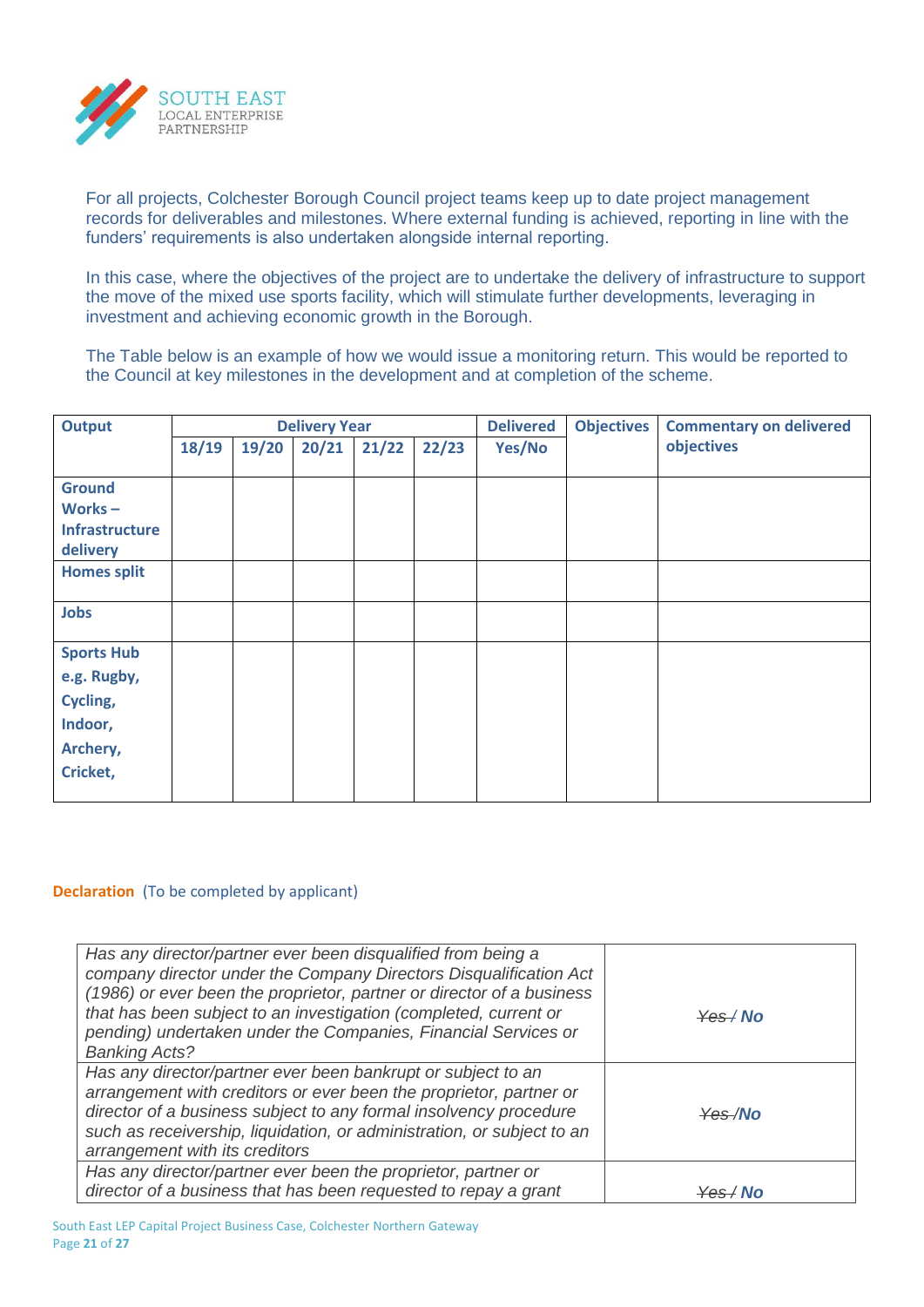

#### *under any government scheme?*

*If the answer is "yes" to any of these questions please give details on a separate sheet of paper of the person(s) and business(es) and details of the circumstances. This does not necessarily affect your chances of being awarded SELEP funding.*

I am content for information supplied here to be stored electronically, shared with the South East Local Enterprise Partnerships Independent Technical Evaluator, Steer Davies Gleave, and other public sector bodies who may be involved in considering the business case.

I understand that a copy of the main Business Case document will be made available on the South East Local Enterprise Partnership website one month in advance of the funding decision by SELEP Accountability Board. The Business Case supporting appendices will not be uploaded onto the website. Redactions to the main Business Case document will only be acceptable where they fall within a category for exemption, as stated in Appendix E.

Where scheme promoters consider information to fall within the categories for exemption (stated in Appendix E) they should provide a separate version of the main Business Case document to SELEP 6 weeks in advance of the SELEP Accountability Board meeting at which the funding decision is being taken, which highlights the proposed Business Case redactions.

I understand that if I give information that is incorrect or incomplete, funding may be withheld or reclaimed and action taken against me. I declare that the information I have given on this form is correct and complete. Any expenditure defrayed in advance of project approval is at risk of not being reimbursed and all spend of Local Growth Fund must be compliant with the Grant Conditions.

I understand that any offer may be publicised by means of a press release giving brief details of the project and the grant amount.

| Signature of applicant |  |
|------------------------|--|
| Print full name        |  |
| Designation            |  |

*The lead County Council/ Unitary Authority should also provide a signed S151 Officer Letter to support the submission – see example letter in Appendix B*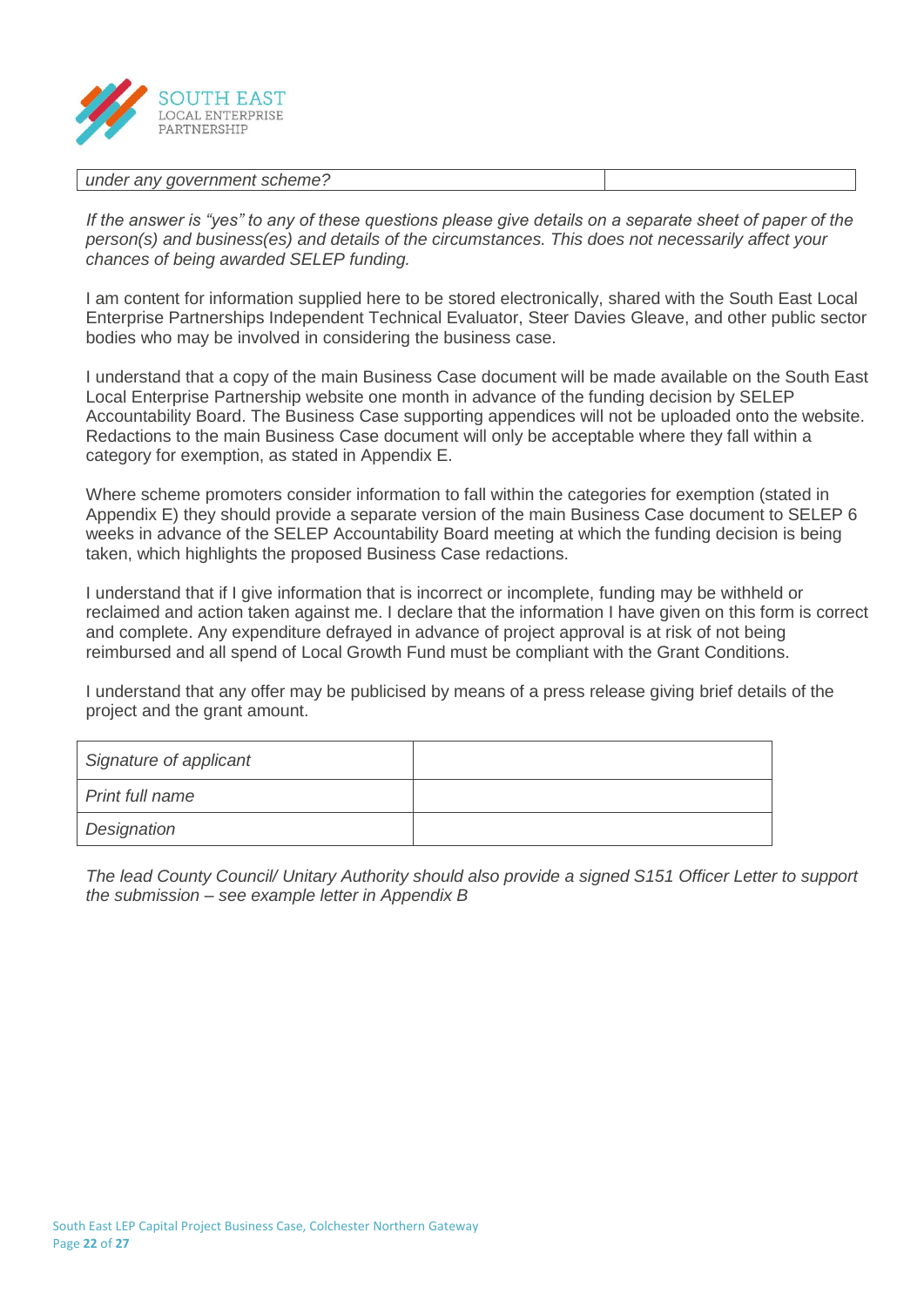

## **Appendix A – Risk register**

| <b>Description of</b><br><b>Risk</b>                                                                                                                                               | <b>Impact of</b><br><b>Risk</b>                                                                                                                                              | <b>Risk</b><br>Owner | <b>Risk</b><br><b>Manager</b> | <b>Likelihood</b><br>(Very Low/<br>Low/Med/<br><b>High/ Very</b><br>High) | <b>Impact</b><br>(Very Low/<br><b>Low/ Med/</b><br><b>High/ Very</b><br>High) | <b>Risk</b><br><b>Rating</b>                                | <b>Risk Mitigation</b>                                                                                                                                                                                                                                                                                                                                                                                                                                                             | <b>Residual</b><br><b>Likelihood/Impact</b><br><b>Scores</b> |
|------------------------------------------------------------------------------------------------------------------------------------------------------------------------------------|------------------------------------------------------------------------------------------------------------------------------------------------------------------------------|----------------------|-------------------------------|---------------------------------------------------------------------------|-------------------------------------------------------------------------------|-------------------------------------------------------------|------------------------------------------------------------------------------------------------------------------------------------------------------------------------------------------------------------------------------------------------------------------------------------------------------------------------------------------------------------------------------------------------------------------------------------------------------------------------------------|--------------------------------------------------------------|
|                                                                                                                                                                                    |                                                                                                                                                                              |                      |                               | $(1/2/3/4/5)$ *                                                           | (1/2/3/4/5)<br>$*$                                                            |                                                             |                                                                                                                                                                                                                                                                                                                                                                                                                                                                                    |                                                              |
|                                                                                                                                                                                    |                                                                                                                                                                              |                      |                               | [e.g.<br>Medium 3                                                         | [e.g. Very<br>Low 1                                                           | [Likelihood<br>of<br>occurrence<br>multiplied by<br>Impact] |                                                                                                                                                                                                                                                                                                                                                                                                                                                                                    |                                                              |
| <b>Capital Costs</b><br>increasing above<br>financial estimate:<br>This could arise<br>over the course of<br>the project<br>development<br>including the<br>procurement<br>process | Project may<br>not proceed<br>if additional<br>funding<br>cannot be<br>secured /<br>scale/content<br>of project<br>may be<br>reduced /<br>phased over<br>a longer<br>period. | <b>CBC</b>           | Project<br>Manager            | $\mathbf{1}$                                                              | 4                                                                             | $\overline{4}$                                              | This risk is substantially reduced by the<br>detailed work that has been undergone by<br>cost consultants and the Council finance<br>officers over the past few months which has<br>strengthened the cost and budget basis of<br>the scheme. Furthermore, there are<br>opportunities around modular construction,<br>more design amendments and economies in<br>pitch construction which will lead to further<br>cost reductions. An allowance for inflation<br>has been included. | $1 \times 4 = 4$                                             |
| Anticipated capital<br>receipts do not<br>meet expected<br>levels                                                                                                                  | Significant<br>project delay<br>while<br>additional<br>funding<br>sources are<br>sought or<br>adjustments                                                                    | <b>CBC</b>           | Project<br><b>Manager</b>     | 2                                                                         | 5                                                                             | 10                                                          | External valuations have been made of the<br>Mill Road site and a detailed appraisal has<br>been carried out together with sensitivity<br>checks. There will remain risks attached to<br>the level and timing of any receipts although<br>this is reduced now a contract has been<br>agreed with the<br>scheme and there<br>is known private sector interest in a Care                                                                                                             | $2 \times 4 = 8$                                             |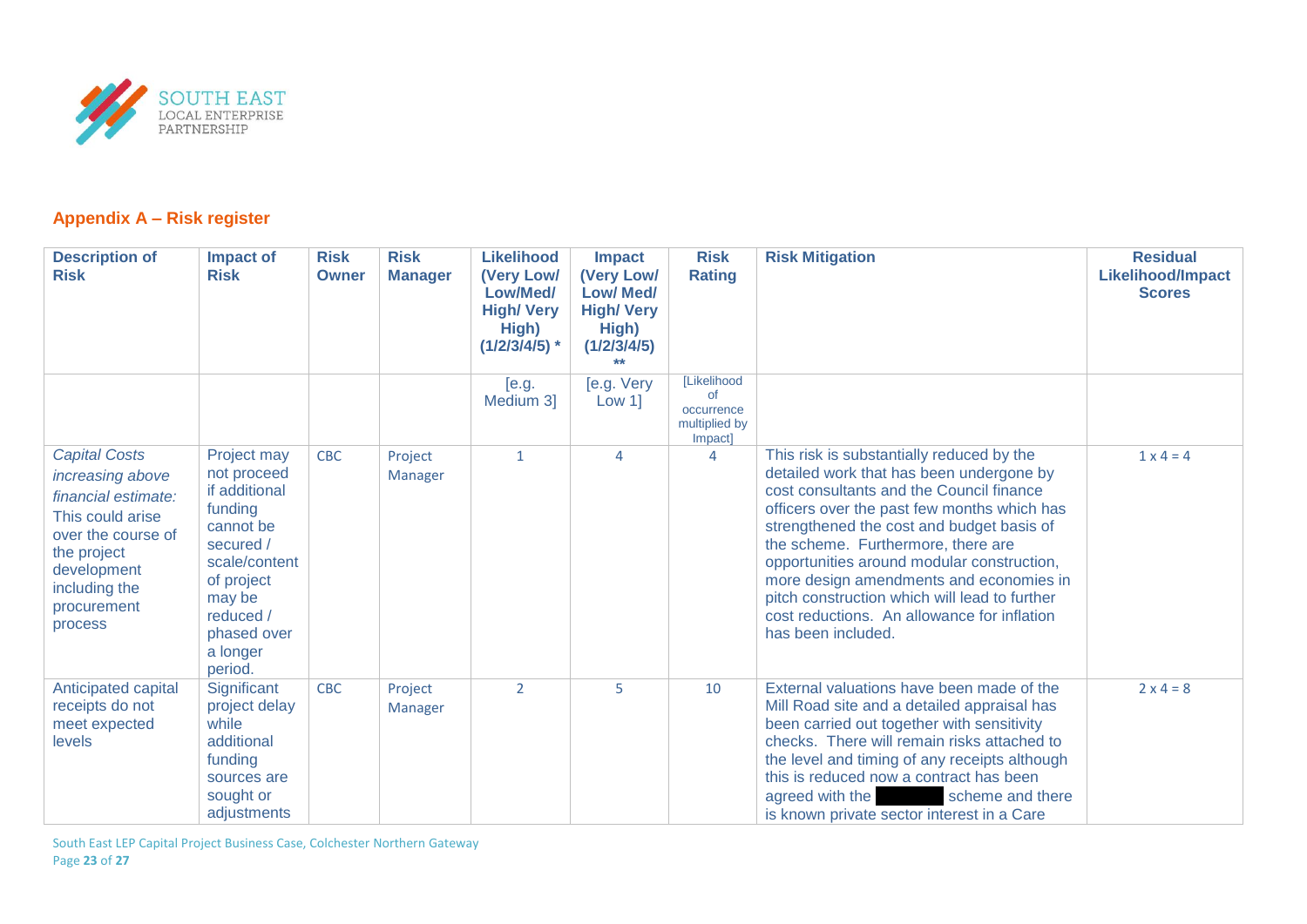

| <b>Description of</b><br><b>Risk</b>                                                                                                                                         | <b>Impact of</b><br><b>Risk</b>                                                                | <b>Risk</b><br><b>Owner</b> | <b>Risk</b><br><b>Manager</b> | <b>Likelihood</b><br>(Very Low/<br>Low/Med/<br><b>High/ Very</b><br>High)<br>$(1/2/3/4/5)$ * | <b>Impact</b><br>(Very Low/<br><b>Low/ Med/</b><br><b>High/Very</b><br>High)<br>(1/2/3/4/5) | <b>Risk</b><br><b>Rating</b> | <b>Risk Mitigation</b>                                                                                                                                                                                                                                                                                                                                                                                                                                                                                             | <b>Residual</b><br><b>Likelihood/Impact</b><br><b>Scores</b> |
|------------------------------------------------------------------------------------------------------------------------------------------------------------------------------|------------------------------------------------------------------------------------------------|-----------------------------|-------------------------------|----------------------------------------------------------------------------------------------|---------------------------------------------------------------------------------------------|------------------------------|--------------------------------------------------------------------------------------------------------------------------------------------------------------------------------------------------------------------------------------------------------------------------------------------------------------------------------------------------------------------------------------------------------------------------------------------------------------------------------------------------------------------|--------------------------------------------------------------|
|                                                                                                                                                                              | to the<br>Housing<br><b>Delivery</b><br>model<br>contributions<br>are made                     |                             |                               |                                                                                              |                                                                                             |                              | home development and children's nursery on<br>nearby sites. Contributions from other sites<br>are under negotiation.                                                                                                                                                                                                                                                                                                                                                                                               |                                                              |
| Receiving less from<br><b>External Funding</b><br>sources such that<br>external<br>contributions do not<br>meet expected<br>levels including<br><b>GPF</b>                   | Significant<br>project delay<br>while<br>additional<br>funding<br>sources are<br>sought        | <b>CBC</b>                  | Project<br>Manager            | $\overline{3}$                                                                               | 4                                                                                           | 12                           | Several funding applications are in the<br>process of submission and the outcome will<br>not be known for some time. Sport England<br>funding to sports organisations is uncertain<br>and new criteria relate it more to<br>participation, integration with health services<br>and physical activity outcomes. However<br>officers are engaged in dialogue with various<br>funding organisations including sports bodies<br>over the funding criteria and eligibility, and<br>are continually seeking new sources. | $2 \times 4 = 8$                                             |
| Financial viability of<br>ongoing operation<br>becomes<br>weakened as<br>details of the<br>project<br>procurement,<br>leisure operator or<br>house sales figures<br>threaten | The project<br>will not<br>proceed in its<br>current form<br>or to the<br>current<br>timetable | <b>CBC</b>                  | Project<br>Manager            | $\overline{2}$                                                                               | 5                                                                                           | 10                           | Specialist consultants have assessed the<br>viability of the new housing development<br>through the Housing Company and the sports<br>project including ongoing cost and income<br>demonstrating a potential surplus. Detailed<br>financial plans will need to be developed with<br>the selected leisure operator and until that<br>time there will be a risk that financial<br>assumptions may change.                                                                                                            | $1 x 4 = 4$                                                  |
| Allocated amount of<br><b>New Homes Bonus</b><br>not being available                                                                                                         | Project delay<br>while<br>additional                                                           | <b>CBC</b>                  | <b>CBC</b><br><b>Finance</b>  | $\overline{2}$                                                                               | 4                                                                                           | 8                            | Applying NHB to the project assumes it will<br>be available in subsequent years.<br>Reasonable assumptions have been used as                                                                                                                                                                                                                                                                                                                                                                                       | $1 x 4 = 4$                                                  |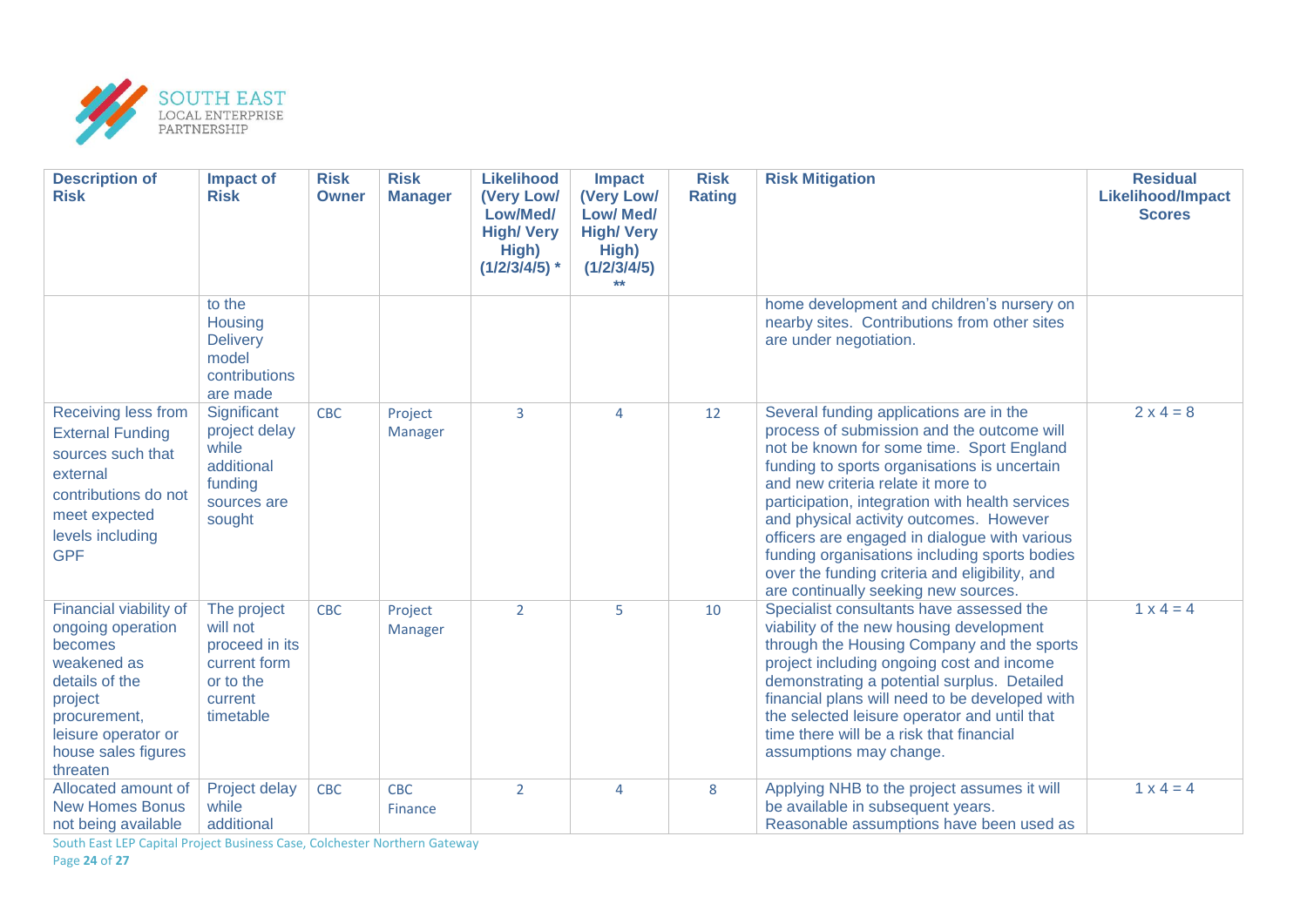

| <b>Description of</b><br><b>Risk</b>                                                                                                                         | Impact of<br><b>Risk</b>                                                             | <b>Risk</b><br><b>Owner</b> | <b>Risk</b><br><b>Manager</b> | <b>Likelihood</b><br>(Very Low/<br>Low/Med/<br><b>High/ Very</b><br>High)<br>$(1/2/3/4/5)$ * | <b>Impact</b><br>(Very Low/<br><b>Low/ Med/</b><br><b>High/ Very</b><br>High)<br>(1/2/3/4/5) | <b>Risk</b><br><b>Rating</b> | <b>Risk Mitigation</b>                                                                                                                                                                                                                                                                                                                                                                                                                                                                                                                | <b>Residual</b><br><b>Likelihood/Impact</b><br><b>Scores</b> |
|--------------------------------------------------------------------------------------------------------------------------------------------------------------|--------------------------------------------------------------------------------------|-----------------------------|-------------------------------|----------------------------------------------------------------------------------------------|----------------------------------------------------------------------------------------------|------------------------------|---------------------------------------------------------------------------------------------------------------------------------------------------------------------------------------------------------------------------------------------------------------------------------------------------------------------------------------------------------------------------------------------------------------------------------------------------------------------------------------------------------------------------------------|--------------------------------------------------------------|
|                                                                                                                                                              | funding<br>sources are<br>sought                                                     |                             | officer                       |                                                                                              |                                                                                              |                              | to how much NHB will be received in later<br>years. No further commitments have been<br>made from NHB in 18/19 or 19/20 and the<br>budget forecast makes assumption on<br>reducing the use of NHB in the base budget.                                                                                                                                                                                                                                                                                                                 |                                                              |
| <b>Issues arising over</b><br>deliverability: There<br>could be delays<br>with the<br>archaeology,<br>consents and on<br>site construction of<br>the project | Project delay                                                                        | <b>CBC</b>                  | Project<br><b>Manager</b>     | $\overline{2}$                                                                               | $\overline{4}$                                                                               | 8                            | With regard to the planning process the team<br>of consultants in place is in discussion with<br>planning officers over the environmental<br>impact, engineering and architectural design<br>elements of the scheme to ensure that it will<br>be fully prepared before submission. The<br>consultants will advise on the procurement<br>process and contract management to reduce<br>the potential for issues arising on the ground.<br>The sites are allocated for the appropriate<br>uses in the Local Plan preferred option draft. | $1 \times 3 = 3$                                             |
| Inability to repay<br>the GPF loan                                                                                                                           | Cash flow of<br>project is<br>less secure<br>and will need<br>to be re-<br>addressed | <b>CBC</b>                  | Finance<br>manager            | $\mathbf{1}$                                                                                 | $\overline{3}$                                                                               | 3                            | CBC finance managers will seek to borrow<br>additional funds to repay or seek application<br>of land receipts from elsewhere.                                                                                                                                                                                                                                                                                                                                                                                                         | $1 \times 2 = 2$                                             |

*\* Likelihood of occurrence scale: Very Low (1) more than 1 chance in 1000; Low (2) more than 1 chance in 100; Medium (3) more than 1 chance in 50; High (4) more than 1 chance in 25; Very High (5) more than 1 chance in 10.*

*\*\* Impact scale: Very Low (1) likely that impact could be resolved within 2 days; Low (2) potential for a few days' delay; Medium (3) potential for significant delay; High (4) potential for many weeks' delay; Very High (5) potential for many months' delay.*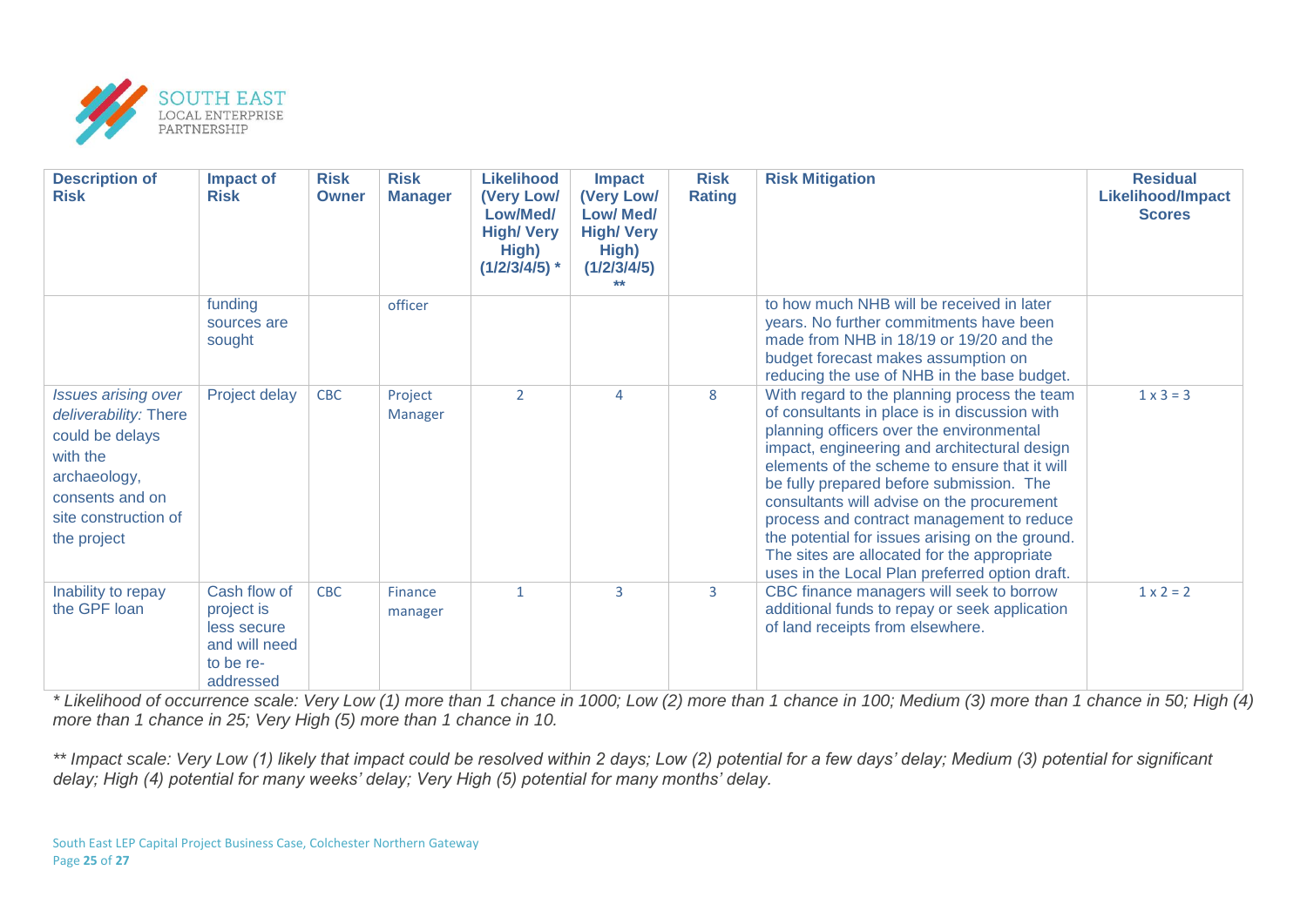

## **Appendix B – Funding commitment**

## **Draft S151 Officer Letter to support Business Case submission – Growing Places Fund**

#### Dear Colleague

In submitting this project Business Case, I confirm on behalf of [Insert name of County or Unitary Authority] that:

• The information presented in this Business Case is accurate and correct.

• The funding has been identified to deliver the project and project benefits, as specified within the Business Case. Where sufficient funding has not been identified to deliver the project, this risk has been identified within the Business Case and brought to the attention of the SELEP Secretariat through the SELEP quarterly reporting process.

• The risk assessment included in the project Business Case identifies all substantial project risks known at the time of Business Case submission.

• The delivery body has considered the public sector equality duty and has had regard to the requirements under s.149 of the Equality Act 2010 throughout their decision making process. This should include the development of an Equality Impact Assessment which will remain as a live document through the projects development and delivery stages.

• The delivery body has access to the skills, expertise and resource to support the delivery of the project

• Adequate revenue budget has been or will be allocated to support the post scheme completion monitoring and benefit realisation reporting

• The project will be delivered under the conditions of the Loan Agreement which will be agreed with the SELEP Accountable Body, including the repayment of the Growing Places Fund loan in accordance with an approved repayment schedule.

I note that the Business Case will be made available on the SELEP website one month in advance of the funding decision being taken, subject to the removal of those parts of the Business Case which are commercially sensitive and confidential as agreed with the SELEP Accountable Body.

Yours Sincerely,

SRO (Director Level) ……………………………………………

S151 Officer ……………and Sean Plummer (Colchester BC Sec 151 officer)……………………………………